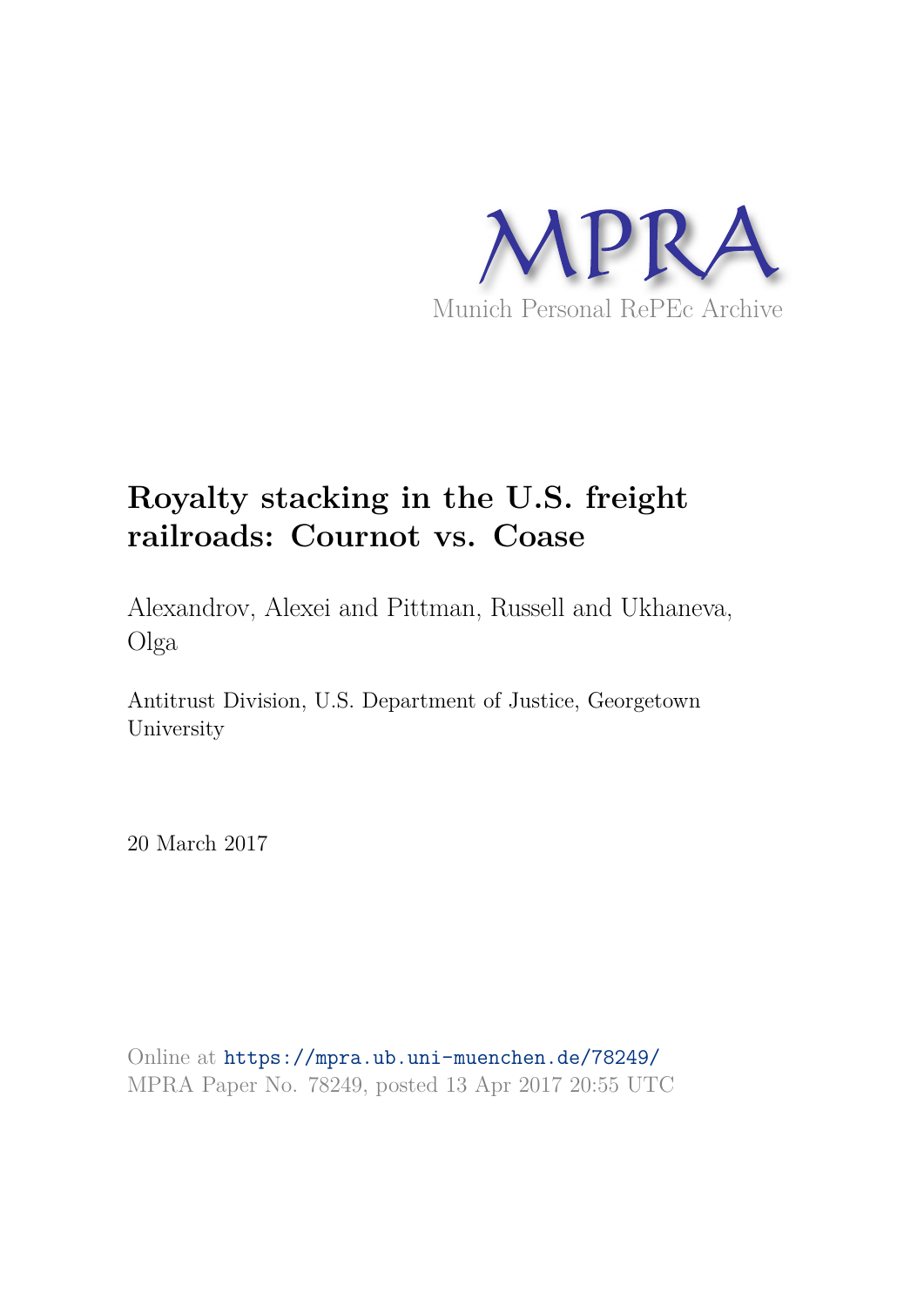# Royalty stacking in the U.S. freight railroads: Cournot vs Coase

Alexei Alexandrov<sup>†</sup> Russell Pittman<sup>‡</sup>

*§*

March 20, 2017

## **1 In troductio n**

One of the oldest questions in economics is pricing of complements, with formal treatment dating back to Augustin Cournot's 1838 treatise Cournot (1897). One needs both copper and zinc to make brass. Suppose that firm A is a monopolist selling copper and firm B is a monopolist selling zinc to brass producers. Cournot showed that the sum of the prices of A and B is more than what a monopolist selling the combination would charge. Prices are strategic substitutes and each firm has an incentive to raise its price higher than the single-monopolist level, since the other firm has an incentive to lower its price in response, in a sense, to subsidize the other firm's price increase. In the resulting equilibrium, these complementary monopolists are worse than a single monopoly: the prices are higher than a single monopolist charges, hurting both the consumers and the firms themselves.<sup>1</sup>

However, there is a clear potential Pareto improvement: the firms could lower prices to the single-monopolist level. Researchers since at least Coase (1960) postulated that, absent transaction costs, agents with a potential (legal) Pareto improvement, like the two complementary monopolists, should be able to arrive at a Pareto efficient outcome.

Thus, the question is an empirical one: do the firms act as static complementary monopolists and arrive at a Pareto suboptimal outcome, as predicted by Cournot, or do they figure out a way not to leave money on the table, as predicted by Coase? We analyze this problem in the context of the U.S. freight railroads shipping coal. Controlling for the relevant route characteristics, we find a precise zero effect on price of having to ship through two firms as opposed to one. Thus, we argue that in the case of the U.S. freight railroads shipping coal, the Coasian prediction fits the data better. From the historical perspective, it is notable that in 1839 – a year after Cournot published his work in France – Charles Ellet, an American engineer, published an analysis of railroad pricing in the United States, using similar calculus-based methods and making many points similar to Cournot's 1838 work, see Calsoyas (1950) for a review.

Aside from other applications, our results should be of interest for the railroad industry: coal, together with intermodal freight, are the two largest rail commodities by revenue, with coal accounting for about 17% of freight railroads' revenue in 2015, see Association of American Railroads (2016). Conversely, about 70% of coal is shipped via freight rail. Our results suggest that an end-to-end railroad merger would not be needed to fix a Cournot or double-marginalization-like pricing issue.<sup>2</sup>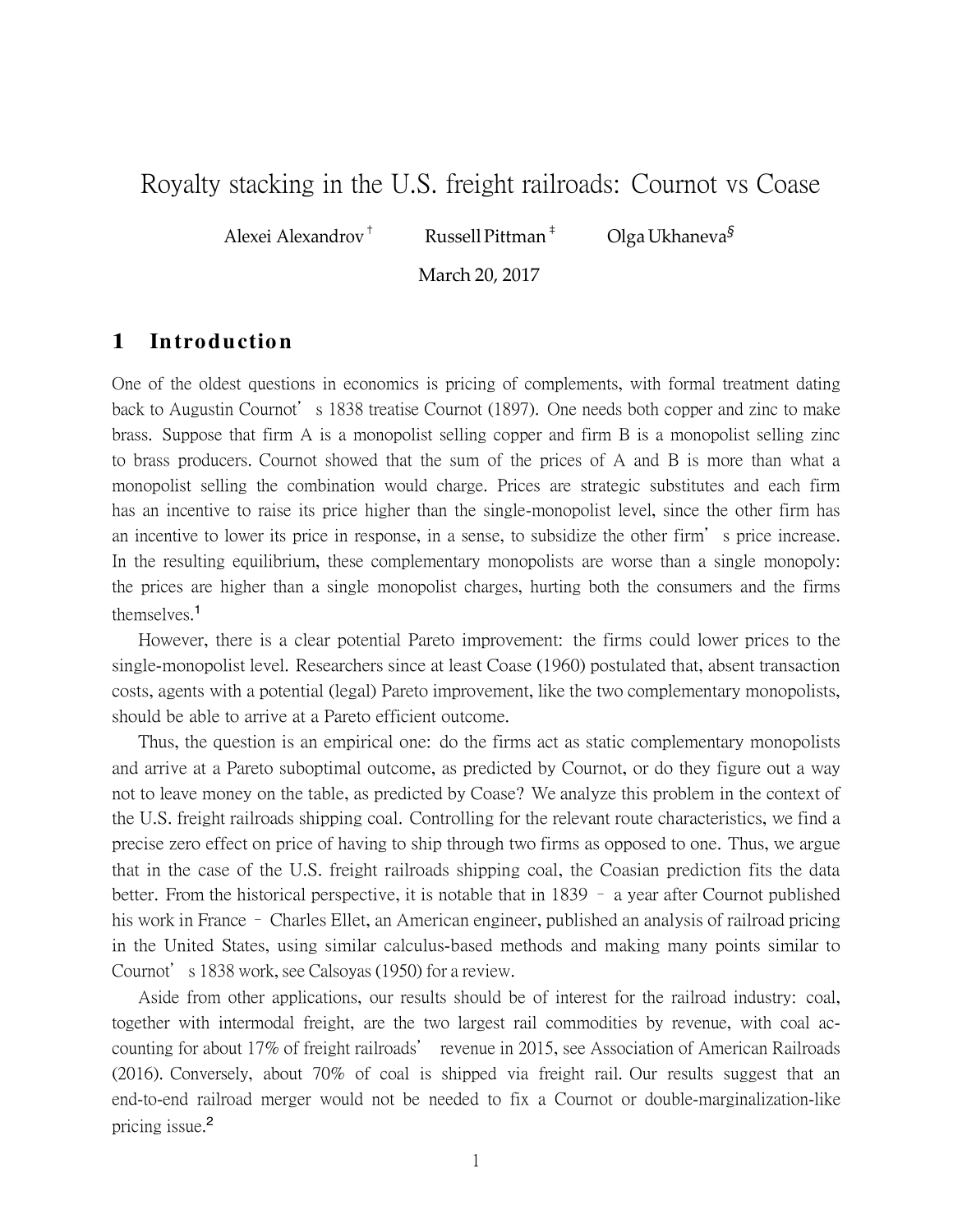We describe other applications below, including royalty stacking in intellectual property, vertical double marginalization (and mergers), and the tragedy of the anticommons. We also describe our method and why we believe that the railroad data set presents a unique opportunity to study this question.

<sup>&</sup>lt;sup>1</sup>Sonnenschein (1968) formalized Cournot's arguments and showed that Cournot duopoly is the dual of this complementary monopoly.

<sup>&</sup>lt;sup>2</sup>Nonetheless, we do not analyze efficiencies, and thus a railroad merger could indeed result in lower prices to consumers due to that, as suggested for example by Ivaldi and McCullough (2005).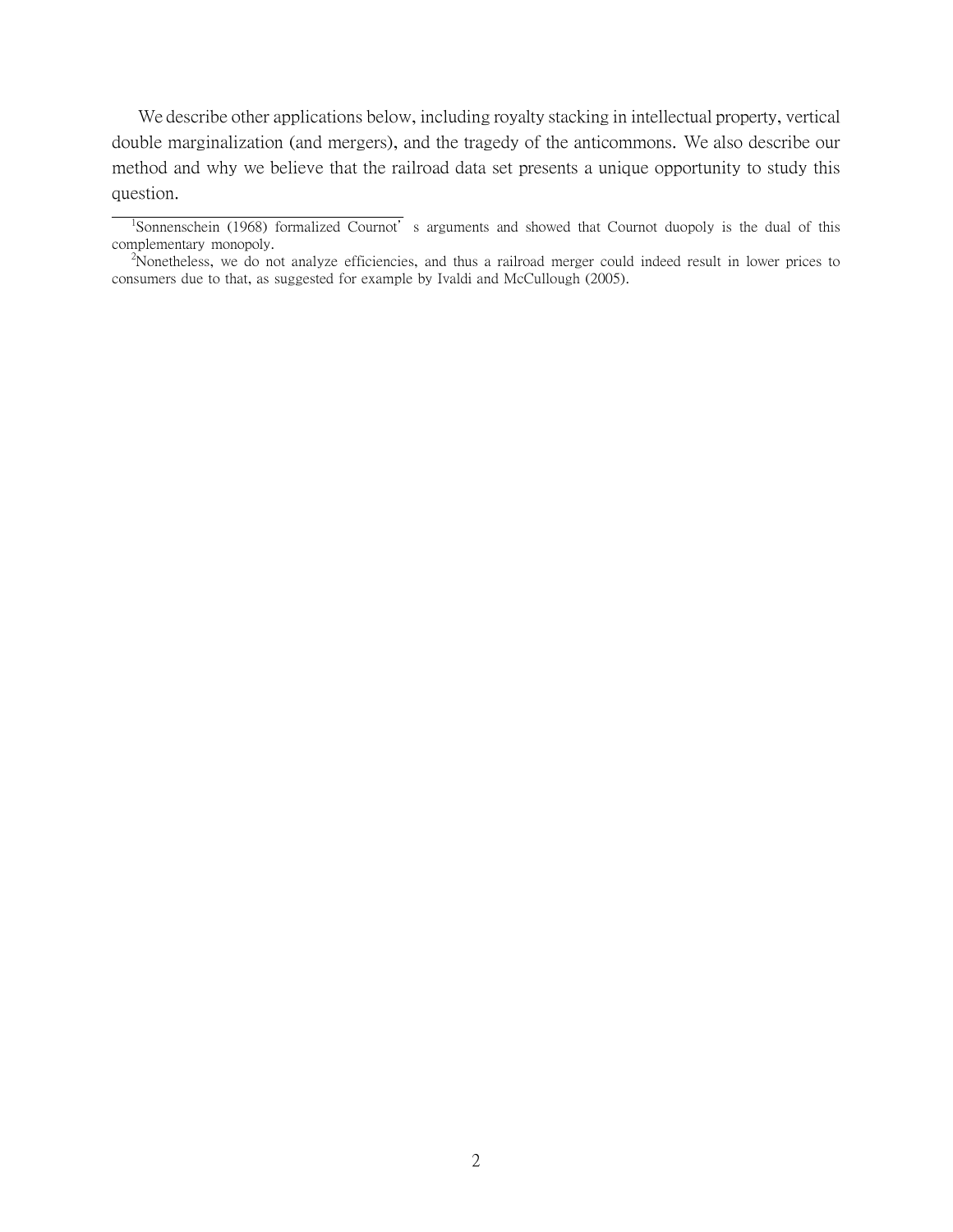While making brass is important, arguably the most contested recent application of this analysis is in the area of intellectual property. Hundreds of different complementary patents might be needed to make a modern device, for example a cell phone. The concepts of royalty stacking or patent thickets, see Shapiro (2001) and Lemley and Shapiro (2006), are effectively Cournot's analysis applied to intellectual property. The policy implications are clear: having many different patent holders that are all needed to make a product would result in an inefficient outcome with individual patent license rates (prices) that are too high. Other researchers, soon after, suggested that there are mechanisms in the market that prevent this Pareto-inefficient outcome, see for example Geradin, Layne-Farrar, and Padilla (2007), Elhauge (2008), and Sidak (2008). Even more relevant to our paper, see Spulber (2016) for a formal model of how negotiating and bargaining lead to a breakdown of the inefficient Cournot outcome.

We discuss below some of the empirical research relating to patents and royalty stacking; however, the common thread is significant data limitations. In short, there is no representative database where one could observe royalties that each manufacturer pays to each patent holder, as these negotiations are highly confidential and situation-specific, see Hagiu and Yoffie (2013). Even nonrepresentative databases are non-existent as far as we know.<sup>3</sup> Thus, the existing empirical research had to rely on secondary indicators, for example the size of the patent portfolio, the proclivity to patent, and the firms' market value.

In contrast, we use years of nationally-representative administrative data on pricing of railroad freight, allowing a direct test of the theory. Consider a shipper that wants to transport goods from A to C, a route that passes through B. We estimate whether the price paid from A to C is the same when the same railroad owns both AB and BC tracks as it is when one railroad owns AB and another owns BC. We estimate difference in prices by comparing otherwise similar routes, with the difference being whether the route is wholly-owned. We control for available characteristics of the route, including competitiveness of the railroads, and use a comparatively homogeneous product – coal.

For identification, we believe that our treatment variable – whether a route is wholly-owned by the same railroad – is nearly as good as random conditional on observables. The specific junctions – points where railroads meet – are outcomes of factors that often date back to the mid 19th century when railroads in the U.S. were expanding. Those factors determined which railroad had the resources to extend its tracks further, and thus whether a particular route ended up wholly-owned. While coal was, and continues to be, an important commodity for railroads, the locations where coal is mined changed dramatically since the 19th century. In particular, while currently Wyoming produces around half of the coal in the U.S., in the 19th century the leader was Pennsylvania, with virtually no production in Wyoming. The current coal production in Pennsylvania is around one tenth of that in Wyoming. A potential weak point in this position is that endogenous mergers since that time have greatly changed the ownership patters of once separate lines; however, we do

<sup>&</sup>lt;sup>3</sup>A notable exception is some historical data on patent pools, for example see Lampe and Moser (2010) and Lampe and Moser (2013) analyzing 19th century patent pools for sewing machine patents.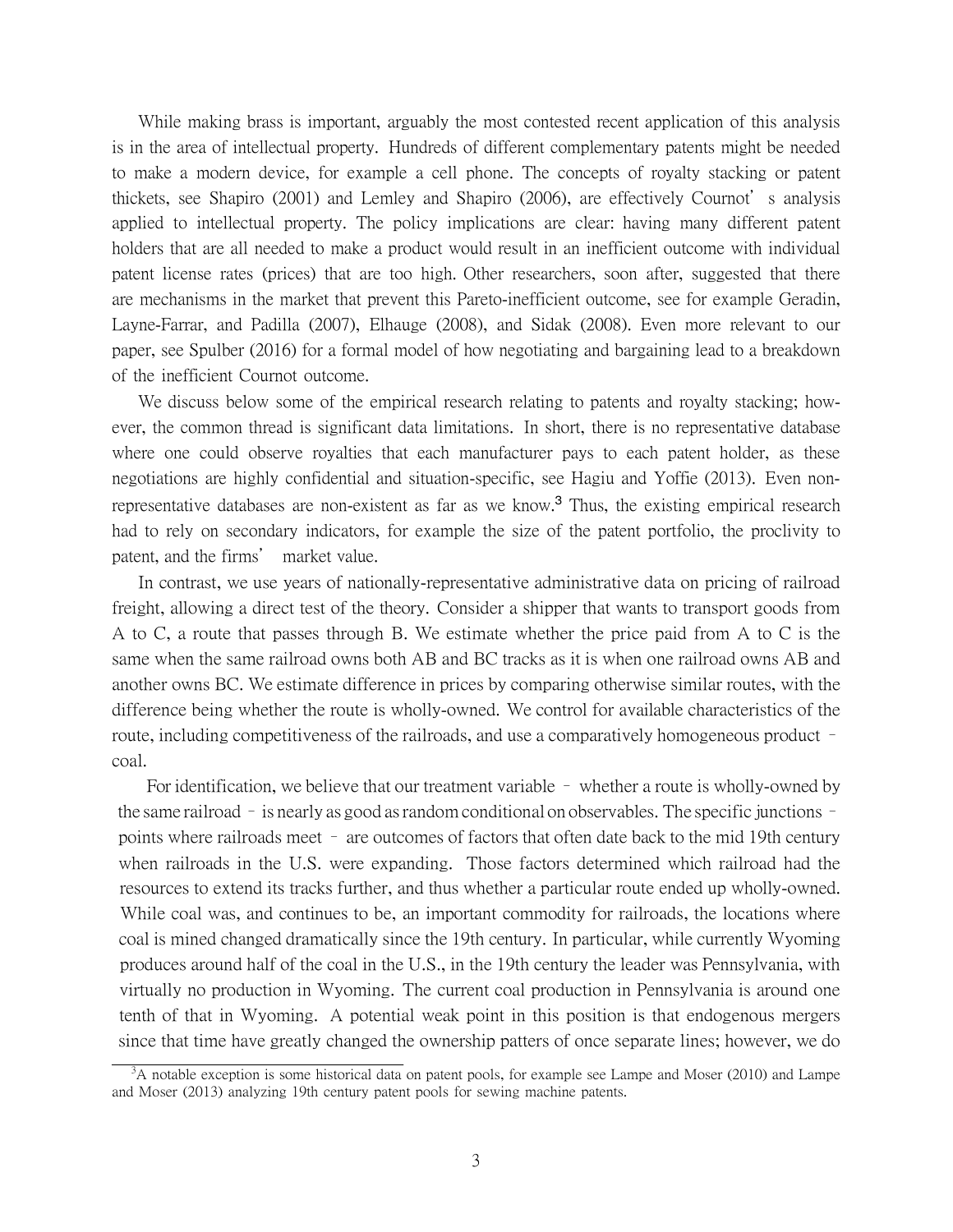not believe that Cournot-like inefficiencies related to coal transportation were among the biggest drivers of these mergers.

In addition to our main specification – a fixed effects pricing regression that was used in several existing studies both by academics and by regulators – we also use other methods to check whether our results are robust. As one alternative, we use machine learning methods, as outlined by Belloni and Chernozhukov (2013), Belloni, Chernozhukov, and Hansen (2014), and Chernozhukov, Chetverikov, Demirer, Duflo, Hansen, et al. (2016). The machine learning approach provides a way to validate our results without relying on the exact specification used in our main analysis. As another alternative, we construct propensity score for the treatment, separate observations in smaller blocks by propensity scores, run the same regression as in the fixed effects specification within each block, and then analyze the weighted average of the resulting coefficients. The method is described in Imbens and Rubin (2015), who recommend this method over other propensity score techniques (for example, propensity score matching) or a simple OLS regression.

In addition to several methodological approaches producing the same answer, we also provide an identification robustness check by using a difference-in-differences approach to analyze prices following a merger that made two routes wholly-owned. To the extent that the premerger behavior was Cournot, a merger should decrease the price for traffic carried over the newly wholly-owned route. Also, given that this was a merger of two major railroads, but only two routes were affected, it is doubtful that the merger was undertaken specifically to change prices on these two routes. We also could not find any references to these routes in news stories around the time of the merger. Any, even in our view implausible, concerns with the identification strategy above should be alleviated by this analysis. While our estimate for this merger analysis is not as precise, our results are consistent with the main specification.

This theoretical analysis had been applied in many other settings. Vertical double marginalization – a monopolist manufacturer selling through a monopolist retailer – is one of the main examples, see Spengler (1950). Vertical mergers and mergers of firms producing complementary products are generally viewed considerably more benignly than horizontal (substitutes) mergers, in part because of this very idea being that such a merger might alleviate the double marginalization/complementary monopoly concern.<sup>4</sup> Complementary monopolies have also received plenty of attention from the strategy literature, with a prominent example of Microsoft (Windows) and Intel in the 1990s and 2000s producing complementary inputs to a personal computer, see Casadesus-Masanell and Yoffie (2007) and Casadesus-Masanell, Nalebuff, and Yoffie (2012).

Similar discussions of whether inefficiency survives market forces appear in other settings as well. For example, in the vertical setting, a solution to this problem is well-known: a manufacturer could offer a two-part tariff, see Oi (1971). At least some of the empirical literature seems to agree that this is occurring in retail, see Villas-Boas (2007), although there are severe data limitations in that stream of research as well, due to the manufacturers' marginal cost not being directly observed.

Loertscher, and Schneider (2010). <sup>4</sup>This branch of the literature is also related to foreclosure and tying, see for example Posner (1979), Moresi and Salop (2013), and Tirole et al. (2015). For a discussion of mergers of firms producing complements, see Anderson,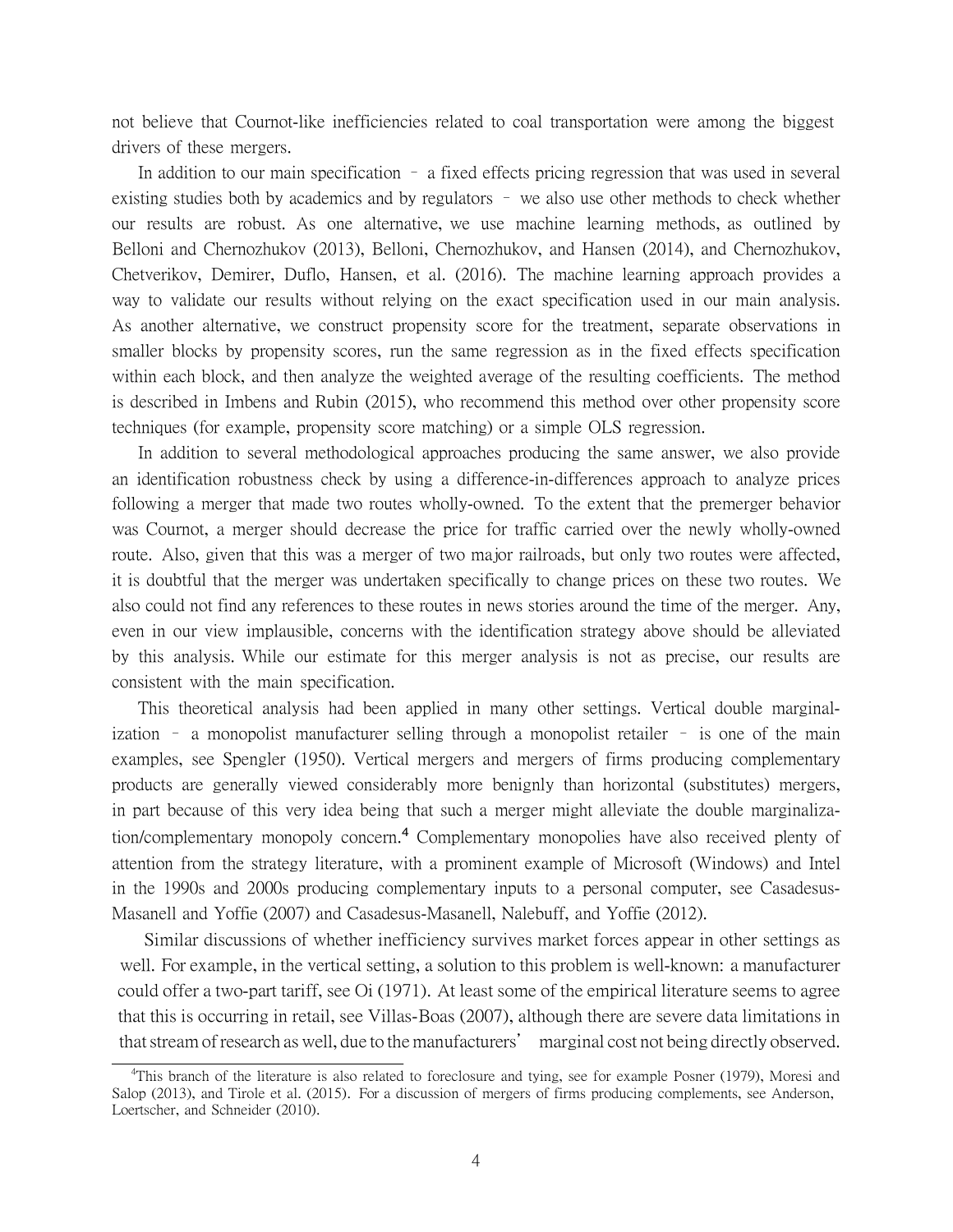The same question appears in the literature on the tragedy of the anticommons, see for example Heller (1998), Heller and Eisenberg (1998), and Buchanan and Yoon (2000), with some of the work being specifically about patents. This literature also struggles with the Cournot-like issues of many owners of, to use an analogy from property law, various sticks of property rights for the same property, where someone needs to get everyone's approval to get anything done. Similarly, the literature also mentions the Coasian possibility of negotiating to an efficient outcome.

There were multiple empirical studies of patents that tried to shed light on this issue, and on the effect of patents on innovation in general, for example see Murray and Stern (2007), Cockburn and MacGarvie (2009), Gupta (2014), Cohen, Gurun, and Kominers (2015), Kiebzak, Rafert, and Tucker (2016), and Hegde and Luo (2017).<sup>5</sup> Between these studies, one can find estimates that would support either conclusion. However, as noted above, none of the estimates that we are aware of have pricing data to test the theory directly, let alone pricing data at anything close to nationally representative level.

The intellectual property literature on royalty stacking influenced the ideas of fair and reasonable non-discriminatory (FRAND) license terms and the discussion on patent assertion entities (PAEs, also sometimes referred to as patent trolls) and patent pools. See Chiao, Lerner, and Tirole (2007), Layne-Farrar, Padilla, and Schmalensee (2007), and Lemley (2007). Theoretical literature and models continued to develop, again pointing to an empirical question of whether the resulting equilibrium is closer to the work of Cournot or to the work of Coase, see for example, Llanes and Trento (2012), Lemley and Shapiro (2013), Lerner and Tirole (2015), Rey and Salant (2012), and Spulber(2013).

### **2 Data**

Our data – the Waybill Sample – comes from the U.S. Surface Transportation Board (STB), the regulator of freight railroads in the U.S. There exists a version of the Sample for public use; however, that version has much information aggregated or otherwise masked for competitive reasons. Since this would not be as helpful for the purposes of our analysis, we went through a procedure outlined in 49 C.F.R. 1244.9(c)(1) to request the full sample for research use. The procedure is somewhat similar to a FOIA process that might be familiar to many researchers. The main difference is that the information request has to be published in the Federal Register, and any interested parties can comment on the request. In order to limit any competitive concerns or concerns regarding the impact of our findings on current railroad practices, we requested the data only up to and including 2003. As noted above, our identification robustness check is a merger; however there were no major mergers since 2003 (for that matter since 1999), thus we did not believe that the more current years would have been particularly helpful.

The sample includes a multitude of railroads. However, from 2001 to 2003 – the years that we use in our main analysis – there are four major railroads that comprise of about 80% of the overall

<sup>&</sup>lt;sup>5</sup>See also review articles, for example Boldrin and Levine (2013), Graham and Vishnubhakat (2013), and Khan and Sokoloff (2001).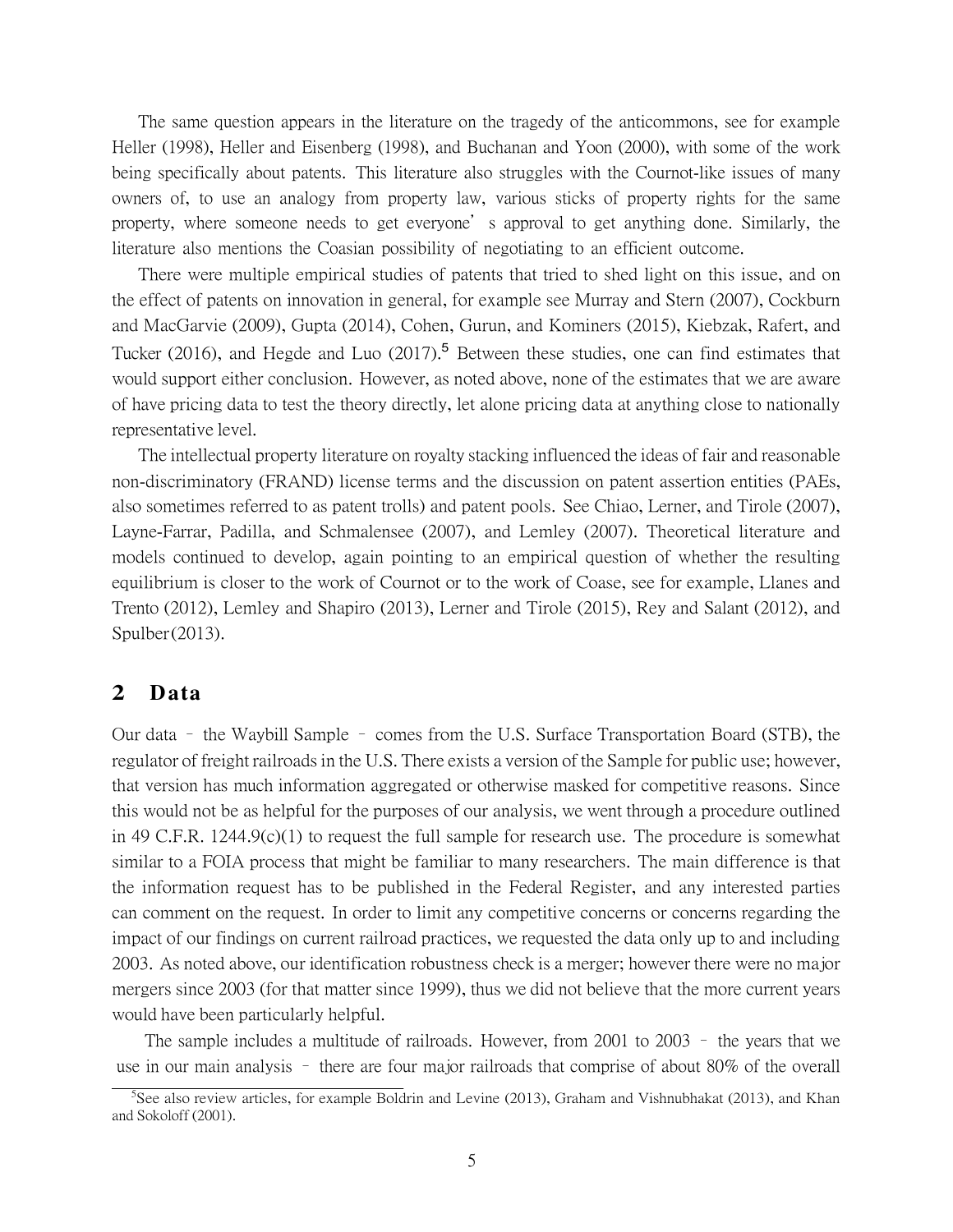volume. We use only these railroads in our main analysis. We use only the last three years because previous years had several mergers that could have affected prices in many ways. We discuss these mergers below and use one of them as a robustness checks for our estimates.

The sample is weighted by the STB to ensure national representation. A datapoint is a shipment. For that shipment we observe railroad(s) providing the service, origination point, termination point, any junctions where the shipment changed railroads, total price charged, the distance of the route, the weight of the shipment, the commodity shipped, and well over a hundred other characteristics. The industry standard for measuring price is RPTM – revenue per ton mile. Upon computing RPTM we found considerable variation. In order to eliminate any potential confounding effects, we focus on the most homogeneous commodity that is frequently shipped by rail – coal (STCC code 1121290). Up until the explosion of intermodal freight (standard-size containers that can be stacked on ships, rail, or trucks), coal was the commodity contributing the most revenue to freight railroads. After we focus on coal, the outliers in the RPTM were not as far from the rest of the distribution as in the whole sample, however, we still observed occasional shipments with RPTM of more than 100 times the median. We eliminate the top 5% and the bottom 5% of RPTM data from our sample. Eliminating the top and the bottom 1% does not change our results qualitatively.

| Table 1: Summary statistics. |          |                  |                  |                  |  |  |  |
|------------------------------|----------|------------------|------------------|------------------|--|--|--|
|                              | Mean     | p25              | Median           | p75              |  |  |  |
| <b>InRPTM</b>                | $-4.002$ | $-4.676$         | $-4.069$         | $-3.478$         |  |  |  |
| Treatment                    | 0.0805   | $\cap$           | $\left( \right)$ | $\left( \right)$ |  |  |  |
| <i>inMiles</i>               | 6.143    | 5.733            | 6.415            | 6.980            |  |  |  |
| <b>lnTons</b>                | 9.156    | 9.200            | 9.456            | 9.569            |  |  |  |
| 1nTonsCar                    | 4.702    | 4.635            | 4.723            | 4.777            |  |  |  |
| <i>lnVolTons</i>             | 14.432   | 13.485           | 14.650           | 15.592           |  |  |  |
| DOwn                         | 0.637    | $\left( \right)$ |                  |                  |  |  |  |
| <b>HHI</b> origin            | 0.706    | 0.501            | 0.505            |                  |  |  |  |
| <b>HHI</b> <sub>term</sub>   | 0.905    | .927             | 1                |                  |  |  |  |
| <b>DM</b> origin             | 0.315    | $\left( \right)$ | $\left( \right)$ |                  |  |  |  |
| $DM$ <sub>term</sub>         | 0.585    | $\left( \right)$ | 1                |                  |  |  |  |
| <b>lnCosts</b>               | 10.734   | 10.206           | 11 117           | 11.572           |  |  |  |
| CalcRate                     | 0.604    |                  |                  |                  |  |  |  |

The variables in Table 1 are the same variables as we use in our analyses below. The variables are log of the distance of the route, log of total weight of this shipment, log of weight per loaded railcar, volume on that route (to account for possible economies of scale/scope), whether the shipper owns the rail car, HHI at the origin of the shipment, HHI at the destination, a binary variable indicating whether the railroad is a monopolist at the origin, same variable for the destination, the log of the shipment-specific variable cost, and whether the rate is masked in the public sample.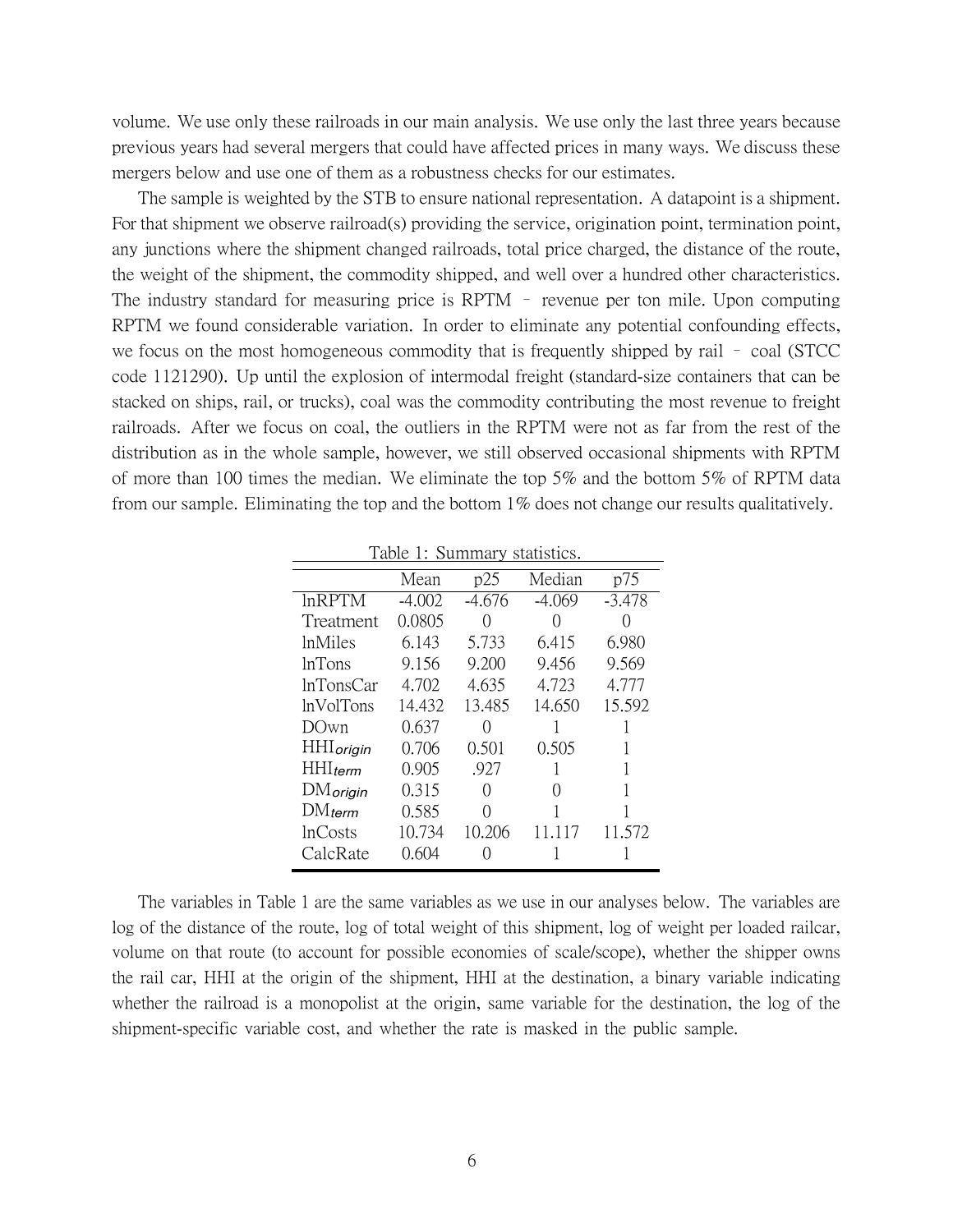### **3 Main an alysis**

Our estimation strategy is as follows. Consider a shipper that wants to ship coal from A to C, a route that passes through B. We estimate whether the price (RPTM) paid from A to C is the same when the same railroad owns both AB and BC tracks as it is when one railroad owns AB and another owns BC. We estimate difference in prices by comparing otherwise similar routes, with the difference being whether the route is wholly-owned.

We use a pricing specification used by previous railroad-specific research to get our estimates. The specification, effectively a hedonic pricing regression, was used by Christensen Associates (2010) in a report prepared for the STB – in other words a report by a specialized consulting firm, with the industry's regulator as the customer. The report tweaks a previously existing specification from the academic literature, Mac Donald (1989), with the article looking at an unrelated deregulatory question. In addition to the exact specification used in the report for the STB, we also include shipment-specific costs that have a highly significant coefficient. We do not use proximity of water ports that the report used – somewhat surprisingly, they are not statistically significant in our estimates and do not change the estimate of interest regardless of whether they are included.

We also include the treatment variable that we are interested in – whether the shipment is served by two railroads or by one. None of the shipments that we observe are served by more than two railroads.

A particular industry practice somewhat complicates our analysis. The railroads are permitted to rebill shipments that are served by two railroads. In other words, we often observe a shipment served by one railroad with the flag indicating that it was rebilled: instead of observing route AC, showing that AB was served by railroad 1 and BC was served by railroad 2, we see AB served by railroad 1 with a rebilling flag. There are considerably more rebills in the data than there are routes with junctions. If we were to have the universe of shipments, as opposed to a sample, we could have connected the missing pieces since BC served by railroad 2 with a rebilling flag would have also been in our sample. However, this type of a match is not possible given that we only have a sample. Thus, our treatment variable is 1 if we observe *either* a junction or a rebill. It is 0 otherwise.<sup>6</sup>

Thus, our specification is

*lnRPTM* = *βinteresttreatment*+

+ *β×* [*lnMiles*+ *lnTons*+ *lnTonsCar*+ *lnV olTons*+ *DOwn* + *HHIorigin* + *HHIterm* + *DMorigin* + *DMterm* + *lnCosts* + *CalcRate*] + *FEorigin* + *FEterm* + *FErailroadorigin* + *FErailroadterm* + *FEquarter.*

(1)

In addition to the variables described above, we also include fixed effects for origin, termination point, railroad serving the origin, railroad serving the termination point (different if there is a

<sup>&</sup>lt;sup>6</sup>This measurement issue was also noted by McCullough and Thompson (2013).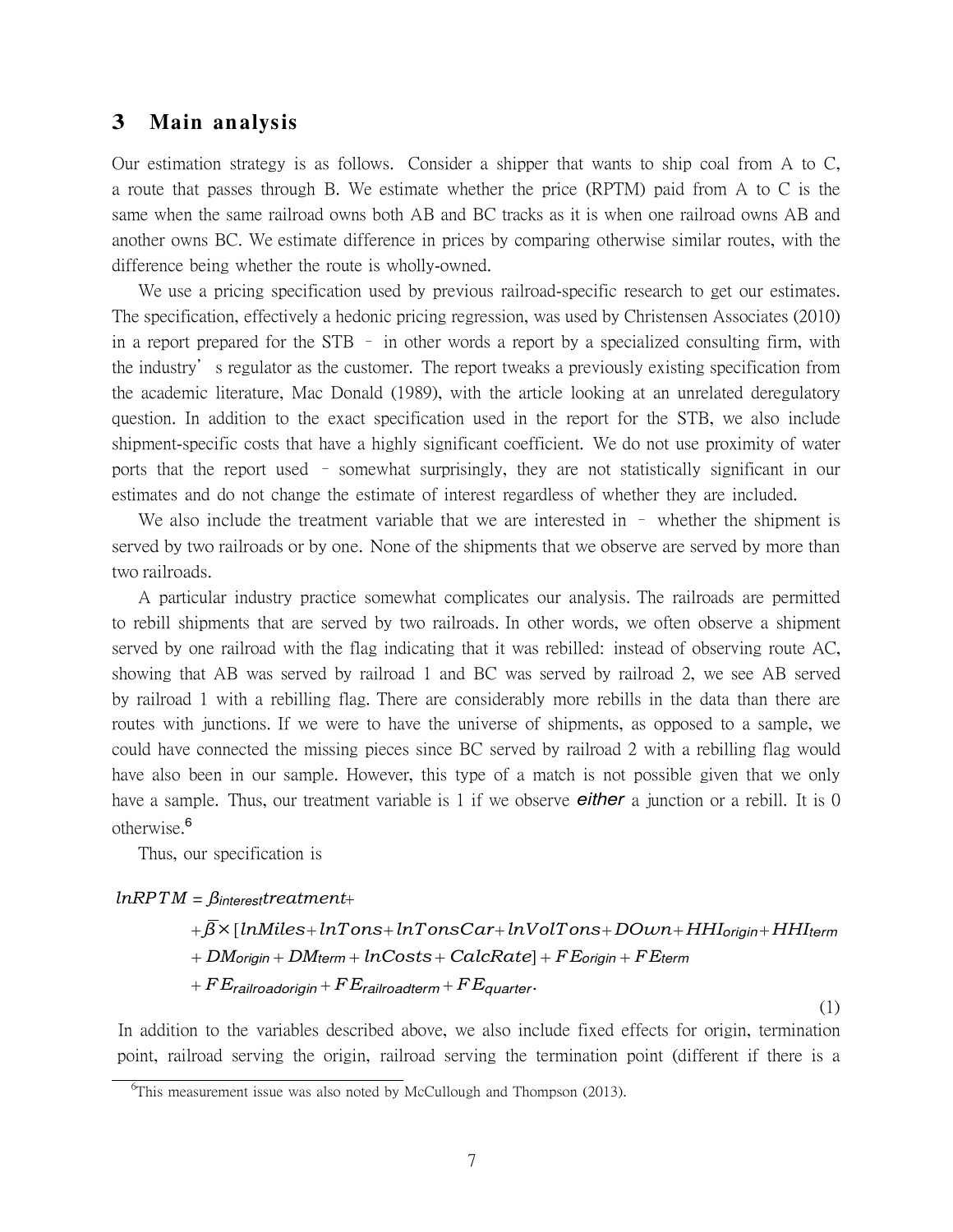junction), and quarter-year (for example, Q1 of 2001). We cluster our standard errors at the level oforigin-termination-quarter-year.

We present the estimation results in Table 2. We estimate seven models in total. First, we estimate equation (1) on the whole sample without fixed effects. These results are presented in column (1). Next, we estimate the same model with fixed effects. The results are shown in column (2). Because our results can be affected by the extreme values of the dependent variable, we re-estimate models (1) and (2) on the sample that excludes top and bottom 1% of the PRTM distribution and on the sample that excludes top and bottom 5% of the PRTM distribution. These results are presented in columns (3)-(6), respectively. Finally, we eliminate top and bottom 5% of the RPTM distribution and observations with missing rebill variable<sup>7</sup> and re-estimate equation (1). These results are presented in column (7).

The results are very consistent across all models. The effect of treatment is economically small and statistically insignificant. The coefficients of other covariates are also pretty consistent across the models, except the weight per loaded railcar, HHI at origin and termination point, and indicators of monopoly at origin and termination points.

While the estimates of the treatment effect are consistent across the models, one might worry that the results might be affected by trimming the sample and excluding treated observations with high revenue per ton mile. Therefore, we present the number of excluded observations by treatment group in Table 3. The number of treated observations in top 1% and top 5% of the RPTM distribution is very small – 2 and 21 observations, respectively.

<sup>&</sup>lt;sup>7</sup>The rebill variable is poorly recorded in years 2001 and 2002 with 40% of observations missing. Starting 2003 the reporting of this variable has significantly improved and there are no missing values of rebill in 2003. While, there are many observations missing in the earlier years, it seems that most of them migrated in 'no rebill' category in 2003 – the percent of observations in 'no rebill' category increased from 60% to 85%. While percent of observations in 'rebill' category increased from 0.4 percent to 15  $\%$ .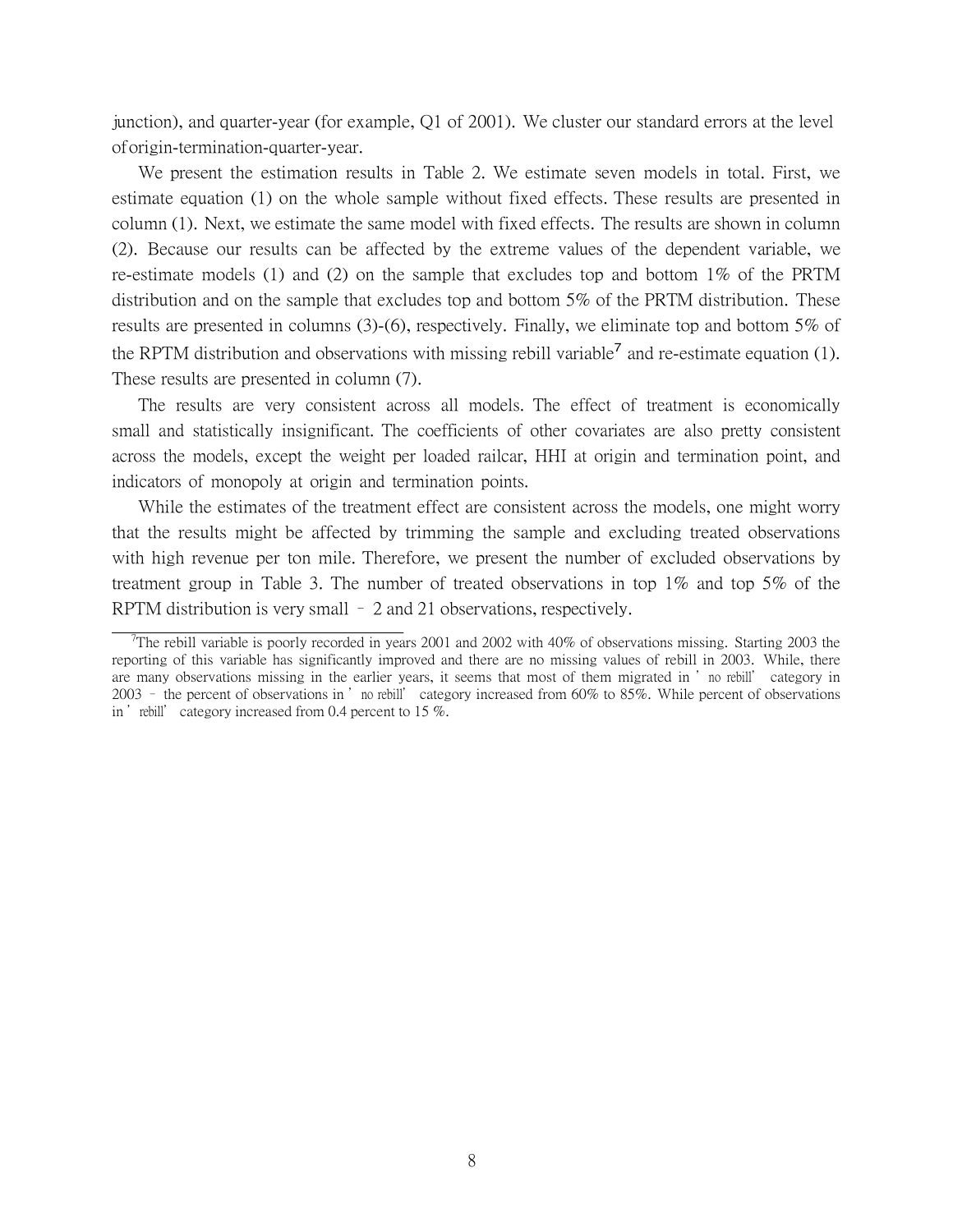|                       | (1)            | (2)           | (3)            | (4)           | (5)           | (6)           | (7)           |
|-----------------------|----------------|---------------|----------------|---------------|---------------|---------------|---------------|
|                       | <b>InRPTM</b>  | <b>InRPTM</b> | <b>lnRPTM</b>  | <b>lnRPTM</b> | <b>lnRPTM</b> | <b>lnRPTM</b> | <b>lnRPTM</b> |
|                       | Whole          | Whole         | Trim at 1 %    | Trim at 1 %   | Trim at 5%    | Trim at 5%    | Trim at 5%    |
|                       |                |               |                |               |               |               | exclude       |
|                       |                |               |                |               |               |               | missingrebill |
| Treatment             | $-0.007$       | $-0.013$      | 0.001          | $-0.014$      | 0.004         | $-0.006$      | $-0.002$      |
|                       | (0.023)        | (0.008)       | (0.023)        | (0.008)       | (0.024)       | (0.008)       | (0.009)       |
| lnMiles               | $-0.766***$    | $-0.919***$   | $-0.775***$    | $-0.829***$   | $-0.833***$   | $-0.779***$   | $-0.726***$   |
|                       | (0.023)        | (0.024)       | (0.024)        | (0.021)       | (0.028)       | (0.022)       | (0.023)       |
| <b>lnTons</b>         | $-0.344***$    | $-0.174***$   | $-0.373***$    | $-0.180***$   | $-0.460***$   | $-0.174***$   | $-0.131***$   |
|                       | (0.028)        | (0.026)       | (0.028)        | (0.018)       | (0.030)       | (0.016)       | (0.017)       |
| <b>lnTonscar</b>      | $-0.432***$    | $-0.303***$   | $-0.290***$    | $-0.063$      | $-0.221$ **   | $-0.041$      | $-0.126*$     |
|                       | (0.076)        | (0.089)       | (0.077)        | (0.045)       | (0.082)       | (0.039)       | (0.054)       |
| <b>lnVoltons</b>      | $-0.072***$    | $-0.038***$   | $-0.077***$    | $-0.031***$   | $-0.069***$   | $-0.026***$   | $-0.025***$   |
|                       | (0.004)        | (0.004)       | (0.004)        | (0.003)       | (0.004)       | (0.002)       | (0.002)       |
| DOwn                  | $-0.081***$    | $-0.020**$    | $-0.082***$    | $-0.025***$   | $-0.059***$   | $-0.028***$   | $-0.045***$   |
|                       | (0.010)        | (0.007)       | (0.010)        | (0.006)       | (0.010)       | (0.005)       | (0.006)       |
| <b>HHI</b> origin     | $0.354***$     | $-0.179*$     | $0.373***$     | $-0.132$      | $0.387***$    | $-0.102$      | $-0.194***$   |
|                       | (0.043)        | (0.075)       | (0.042)        | (0.070)       | (0.042)       | (0.060)       | (0.064)       |
| $HHI$ <sub>term</sub> | 0.063          | 0.042         | 0.036          | 0.049         | $0.076*$      | 0.092         | 0.107         |
|                       | (0.034)        | (0.069)       | (0.032)        | (0.069)       | (0.030)       | (0.066)       | (0.071)       |
| $DM$ origin           | $-0.047*$      | 0.005         | $-0.061**$     | 0.003         | $-0.057**$    | 0.007         | $0.022***$    |
|                       | (0.020)        | (0.006)       | (0.019)        | (0.006)       | (0.019)       | (0.006)       | (0.006)       |
| $DM_{term}$           | $0.099***$     | $-0.004$      | $0.102***$     | $-0.001$      | $0.077***$    | 0.002         | $-0.003$      |
|                       | (0.014)        | (0.007)       | (0.013)        | (0.006)       | (0.011)       | (0.006)       | (0.007)       |
| <b>lnCosts</b>        | $0.370***$     | $0.165***$    | $0.406***$     | $0.174***$    | $0.500***$    | $0.167***$    | $0.122***$    |
|                       | (0.033)        | (0.030)       | (0.033)        | (0.021)       | (0.035)       | (0.019)       | (0.020)       |
| CalcRate              | $-0.024***$    | $-0.047***$   | $-0.031***$    | $-0.047***$   | $-0.025***$   | $-0.046***$   | $-0.051***$   |
|                       | (0.009)        | (0.004)       | (0.009)        | (0.004)       | (0.009)       | (0.004)       | (0.004)       |
| Fixed Effects         | $\overline{a}$ | $\checkmark$  | $\overline{a}$ | $\checkmark$  |               | $\checkmark$  | $\checkmark$  |
| $\boldsymbol{N}$      | 78,629         | 78,569        | 77,057         | 77,007        | 70,769        | 70,728        | 52,447        |
| R2                    | 0.86           | 0.96          | 0.86           | 0.97          | 0.83          | 0.96          | 0.97          |

Table 2: Effect of either a junction or a rebill on price

Standard errors in parentheses.  $*$   $p < 0.05$ ,  $*$   $p < 0.01$ ,  $*$   $*$   $p < 0.001$ .

All models with fixed effects include fixed effects for country of origin, destination county, railroad serving the origin, railroad serving the termination point, and quarter-year.

Standard errors are clustered by country of origin, destination county, and quarter-year.

The coefficients on our control variables are generally of the expected sign, statistically significant, and broadly similar to those obtained by both Mac Donald (1989) and Christensen Associates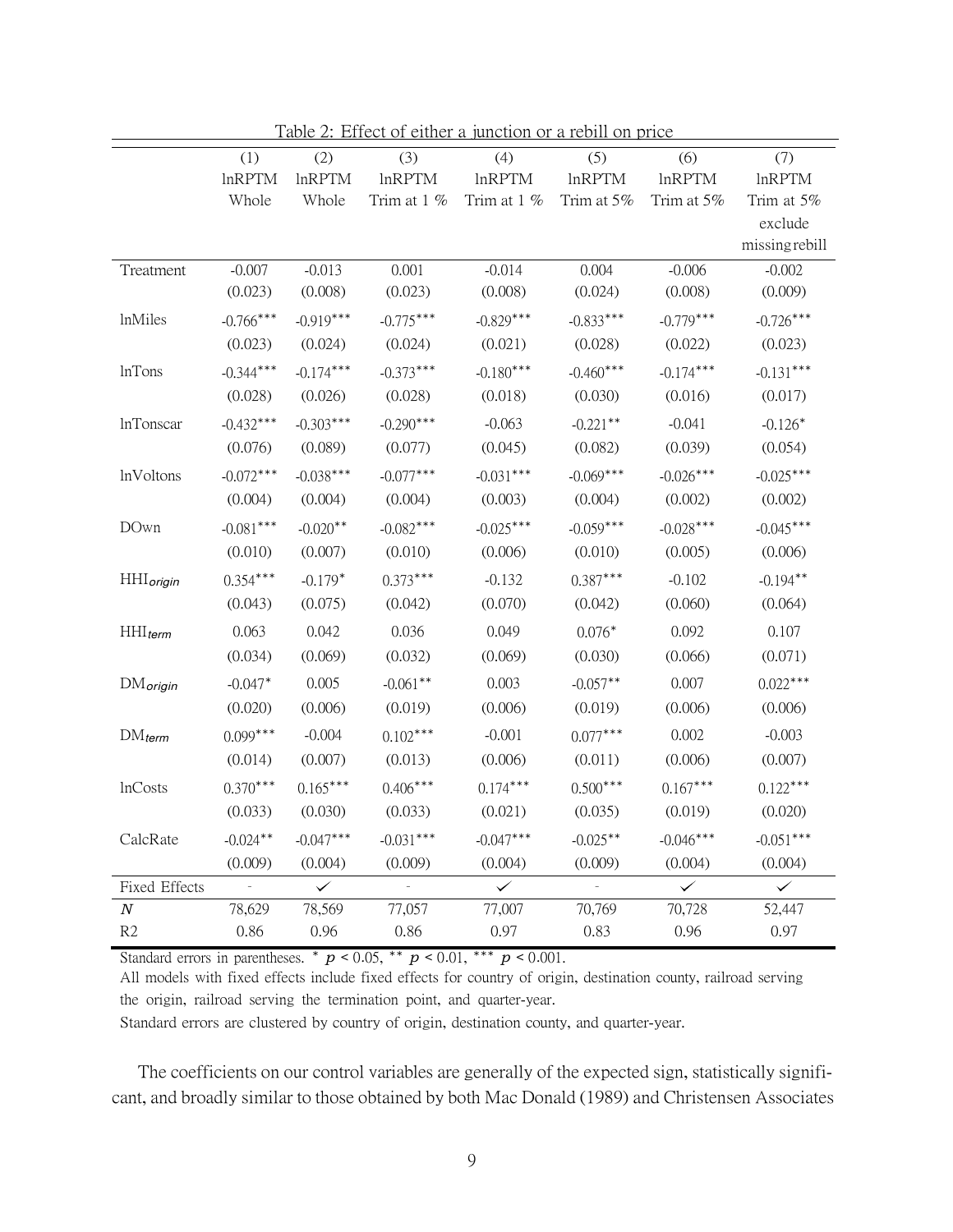| Lable 5. FINTIVE EXECUTE VALUES BY TIEALITICITY CLOUD |            |            |            |           |  |  |  |  |
|-------------------------------------------------------|------------|------------|------------|-----------|--|--|--|--|
|                                                       | Top 1 $\%$ | Bottom 1\% | Top 5 $\%$ | Bottom 5% |  |  |  |  |
| Controls                                              | 784        | 564        | 3,910      | 3,2345    |  |  |  |  |
| Treated                                               |            | 222        |            | 686       |  |  |  |  |
|                                                       | 786        | 786        | 3.931      | 3,931     |  |  |  |  |

Table 3: PRTM Extreme Values by Treatment Group

(2010). In particular, the economies associated with longer hauls (Miles), larger shipments (Tons), larger loads per car (Tonscar), and higher annual volumes on the route (Voltons) are all reflected in negative and statistically significant coefficients in almost all specifications. In terms of magnitudes, our estimated coefficients are closer to those of the previous studies for Miles and Voltons, not as close for Tons and Tonscar; however, as Christensen Associates (2010) point out, these latter two variables are not independent of each other, so that their separated coefficients must be interpreted with greater caution.

# **4 Me tho do lo gical ro bustn ess checks**

#### **4 .1 Propen sity sco re blockin g**

We follow Imbens and Rubin (2015) and estimate causal effect based on subclassification (blocking) on the estimated propensity score. First, we estimate the propensity score, or probability of being treated, as a function of the variables available in the Waybill sample. Next, we partition the sample into blocks based on the values of the estimated propensity score, so that within a block, the estimated propensity scores are approximately the same. Then, within each block, we estimate causal effect using the fixed effects regression outlined earlier. Finally, the average treatment effect for the whole sample is calculated as an average of the within-block estimated treatment effects weighted by block sizes.

Imbens and Rubin (2015) show that within blocks with the same estimated propensity score, the super-population distribution of covariates is identical in the treated and control groups. This property of the propensity score implies that splitting sample into blocks with approximately constant propensity score eliminates systematic biases associated with differences in observed covariates between treated and control groups, and thus leads to more precise estimates. However, blocking alone typically does not eliminate all biases that arise because of the differences in the covariates between control and treatment groups, because often even when data are split into smaller groups the estimated propensity score is not constant within blocks. Therefore, we run a regression to estimate the effect within each block to further reduce bias of estimates.

The key in the blocking approach is to construct comparable control and treatment group within each block. Therefore, the first step is to refine the sample and eliminate outliers in the same way as in the previous section – we eliminate observations in the 5 bottom and 5 top percent of the RPTM distribution. Additionally, we identify counties with all originating/terminating shipments in either control or treatment group and eliminate shipments that originate/terminate in such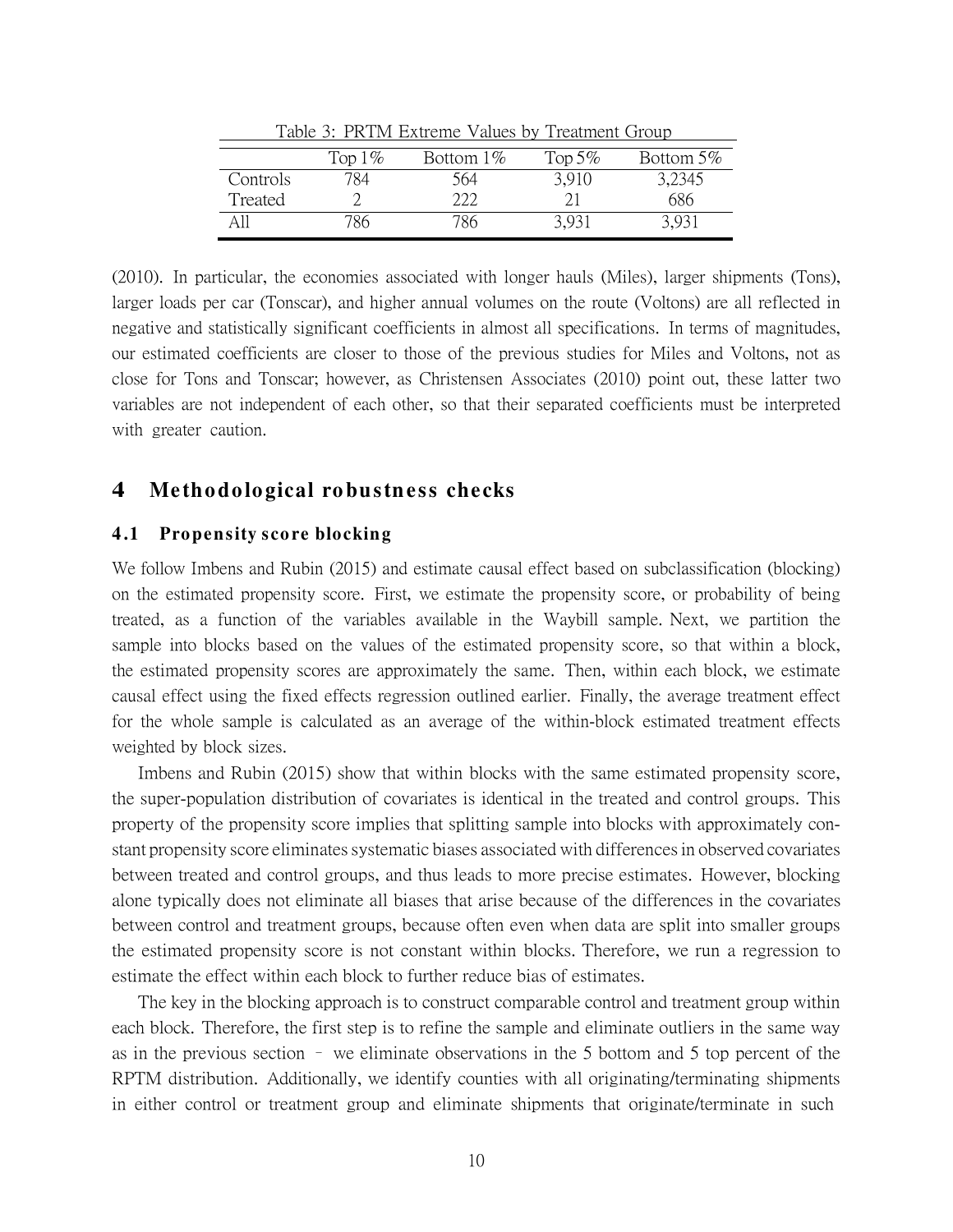counties. Ideally, we would use county dummies in our propensity score regression; however, there are over a thousand of such dummies, and doing this is not practical. Eliminating counties that perfectly predict treatment is effectively doing what a logit propensity score would do if we could run the estimation with all the county dummies.

Finally, we eliminate all shipments for which rebilling flag variable is missing. Initial sample includes 72,300 control group observations and 6,331 treatment group observations. We discard 61,588 observations in total, the vast majority of which is due to the perfect predictor counties mentioned above. The final sample includes 16,043 observations, among them 12,860 observations are in the control group (18% of the original control group) and 4,183 are in the treatment group  $(66\% \text{ of the original treatment group})$ <sup>8</sup>

Next, we estimate the propensity score using the following logit specification:

# *Treatment*= *γ×* [*lnMiles*+ *lnTons*+ *lnTonsCar*+ *lnV olTons*+ *DOwn* + *HHIorigin* + *HHIterm* + *DMorigin*+ *DMterm*+ *lnCosts*+ *CalcRate*+ *Sharetreatedorigin*+ *Sharetreatedterm*] + *FErailroadorigin* + *FErailroadterm* + *FEquarter.*

(2)

The control variables are as in equation (1); additionally, *Share treatedorigin* is a share of shipments served by more than one railroad originating in a county of shipment origin, and *Share treatedterm* is a share of shipments served by more than one railroad terminating in a county of shipment final destination (this variable serves as another proxy for having county-level dummies in the specification). The results of this estimation are shown in Table 4.

Next, we discard observations with the estimated propensity score too close to zero or one to eliminate units from either control or treatment groups that do not a have good counterpart in treatment or control group, respectively. Specifically, we drop observations with propensity score above 0.9375 and below 0.0269. The top threshold cuts off the top 0.25% of the untreated observations and about 24% of the treated. The bottom threshold cuts off about 4% of the treated observations and about 60% of the untreated. Clearly, the data above the top threshold is highly skewed towards being treated and the data below the bottom threshold is highly skewed towards being untreated. Table 5 displays the subsample sizes by treatment group and propensity score value.

Next, we split the sample into twenty blocks. Table A1 shows the details for these twenty blocks including the cut off values for the propensity score, the number of units by treatment status in each group, and the standardized differences in control variables and propensity score for the whole trimmed sample and within each block.<sup>9</sup> The idea is to keep splitting the blocks until either the covariates look balanced or until there aren't enough treated or untreated observations relative to

 $8$ As Imbens and Rubin (2015) argue, this approach sacrifices some external validity - the final estimates of the average treatment effect for the trimmed sample are less likely to be valid for the original sample. However, the advantage of this approach is the internal validity, i.e., the estimates of the treatment effect for the trimmed sample are more accurate than the estimates of the average treatment effect in the original sample.

<sup>&</sup>lt;sup>9</sup>The standardized difference between two samples for a variable is calculated using the following formula, e.g., for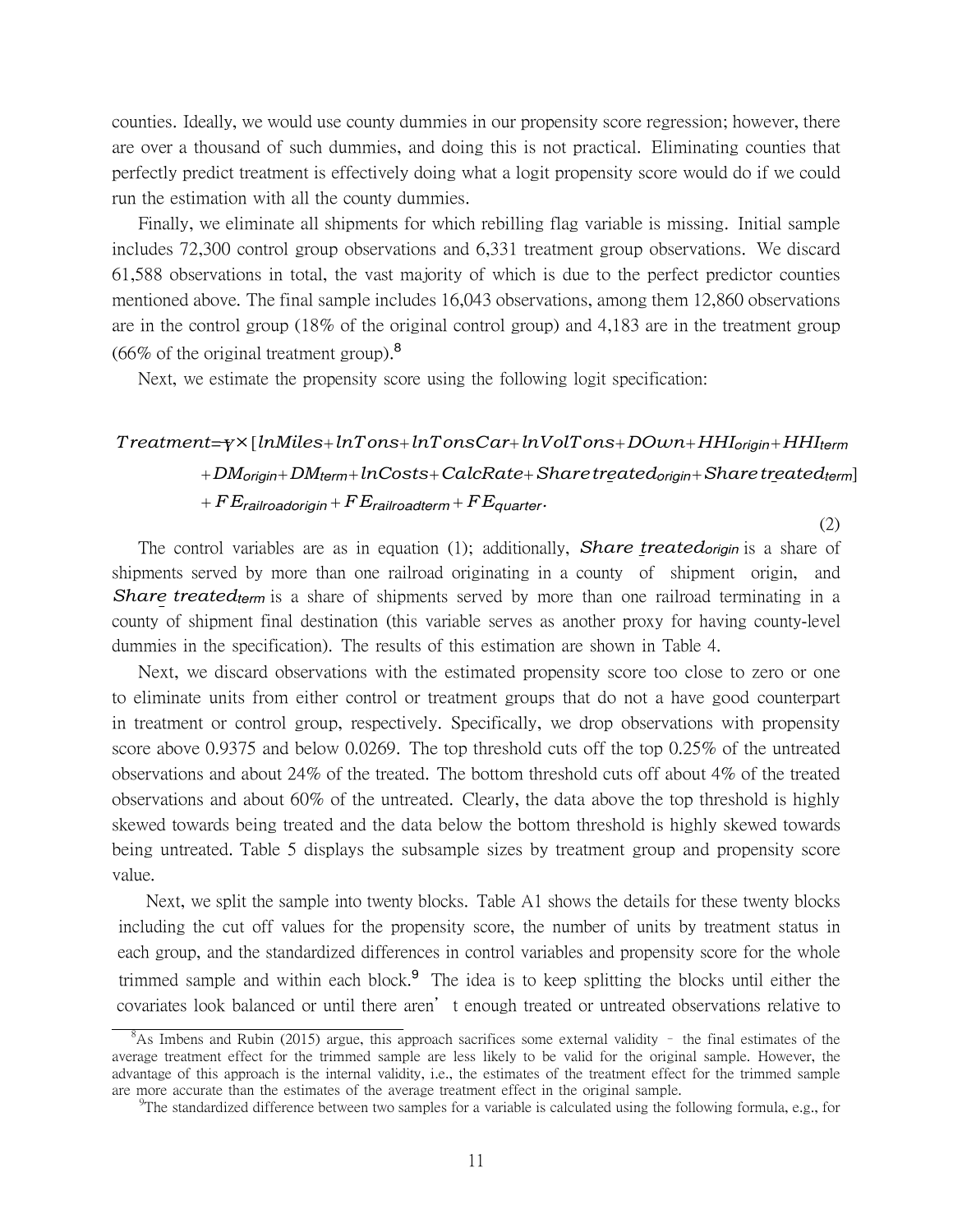| Table 4. Propensity score esumation. |             |                                      |             |  |  |  |
|--------------------------------------|-------------|--------------------------------------|-------------|--|--|--|
|                                      | (1)         |                                      |             |  |  |  |
|                                      | Treatment   |                                      |             |  |  |  |
| <i>InMiles</i>                       | $-2.594***$ | $DM_{origin}$                        | $1.297***$  |  |  |  |
|                                      | (0.319)     |                                      | (0.166)     |  |  |  |
| <b>lnTons</b>                        | $-3.061***$ | $DM_{term}$                          | $-0.230*$   |  |  |  |
|                                      | (0.334)     |                                      | (0.094)     |  |  |  |
| <b>lnTonscar</b>                     | $3.448***$  | <b>InCosts</b>                       | $3.649***$  |  |  |  |
|                                      | (0.640)     |                                      | (0.421)     |  |  |  |
| <b>lnVolTons</b>                     | $-0.0646$   | CalcRate                             | $-0.00227$  |  |  |  |
|                                      | (0.038)     |                                      | (0.083)     |  |  |  |
| <b>DOwn</b>                          | $0.616***$  | <i>Sharetreated<sub>origin</sub></i> | $14.18***$  |  |  |  |
|                                      | (0.112)     |                                      | (0.598)     |  |  |  |
| $HH$ <sub>origin</sub>               | $-3.346***$ | Share-treatedterm                    | $12.48***$  |  |  |  |
|                                      | (0.350)     |                                      | (0.291)     |  |  |  |
| $HHI_{term}$                         | $-0.790***$ | Const                                | $-16.75***$ |  |  |  |
|                                      | (0.234)     |                                      | (2.731)     |  |  |  |
| N                                    | 17,043      |                                      |             |  |  |  |
| Pseudo $R^2$                         | 0.64        |                                      |             |  |  |  |

Table 4: Propensity score estimation.

Standard errors in parentheses. The model also includes originating railroad fixed effects, terminating railroad fixed effects, and quarter fixed effects. *∗ p <* 0*.*05, *∗∗ p <* 0*.*01, *∗∗∗ p <* 0*.*001

|  |  | Table 5: Sample Sizes for Trimming Based on Estimated Propensity Score |  |
|--|--|------------------------------------------------------------------------|--|
|  |  |                                                                        |  |

|          |       | $\hat{\mathbf{e}}(X_i)$ < 0.0269 0.0269 < $\hat{\mathbf{e}}(X_i)$ < 0.9375 $\hat{\mathbf{e}}(X_i)$ > 0.9375 |       |
|----------|-------|-------------------------------------------------------------------------------------------------------------|-------|
| Controls | 7.716 | 5,112                                                                                                       |       |
| Treated  | 164   | 3,027                                                                                                       | 992   |
| All      | 7,880 | 8.139                                                                                                       | 1.024 |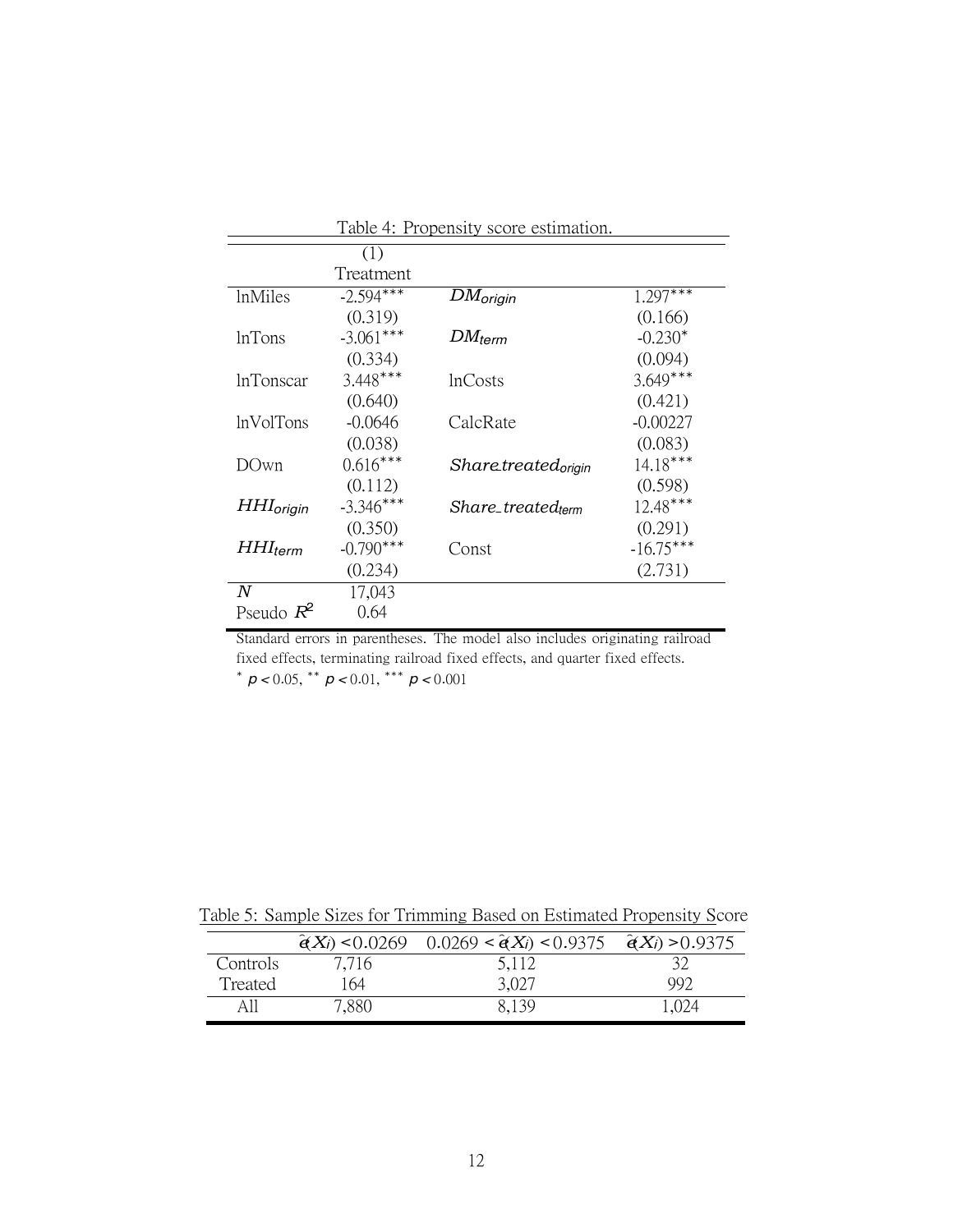the number of controls in the regression that we run inside each block. Our regression specification has over a dozen of observables and even more fixed effects, thus we do not split blocks further if we have 30 or fewer treated or 30 or fewer untreated observations. Each individual block is much more balanced comparing to the whole sample – the normalized differences between covariates are much smaller within the blocks than in the whole sample. Finally, we estimate treatment effect within each block using model specified in equation (1). As we show in Table A1, there is sufficient difference in the covariate distributions within the blocks and thus regression helps to further adjust forthesedifferences.

We present results for the parameter estimates from the regressions for the twenty blocks in Table 6. The overall average treatment effect (ATE) is calculated in the following way:

$$
ATE = q_j \times \hat{\tau}(j),
$$
\n(3)

where  $j = 1, ..., 20$  corresponds to the block number;  $q(j) = N(j)/N$ , where  $N(j)$  is the number of observations in block *j* and *N* is the total number of observations in the sample; finally,  $\hat{\tau}(j)$  is the within-block least squares estimate of the treatment effect for block *j*.

The variance of the overall ATE is calculated in the similar manner:

$$
V(ATE) = \underset{j}{q_j^2} \times \hat{V}(\hat{\tau}(j)),\tag{4}
$$

where  $\hat{V}(\hat{\tau}(t))$  is the estimated variance of the treatment effect within block *j*.

The results indicate that the ATE equals -0.05 with the standard deviation of 0.02, which confirms our main results that shipments served by several railroads are not higher priced than shipments served by one railroad. The magnitude of the coefficient is small in the absolute value, and is close to the coefficient that we obtain in the main specification.

#### **4 .2 Do uble Machin e Learnin g**

#### **4 .2.1 Backgro un g o n m achine learnin g**

Readers familiar with the standard machine learning techniques and intuition can safely skip this subsubsection.

Supervised machine learning is used to build a prediction model that relates a set of inputs *X* and an outcome variable *Y* . Machine learning (ML) in this case is called *supervised* because the outcome variable guides the learning process. ML models are designed to optimize prediction, and therefore are concerned about overfitting and are not explicitly concerned about unbiased estimates. Consequently, ML is tailored for applications when there are many attributes of a unit relative to

lnMiles:

$$
z = \frac{\overline{InMiles}_{treated} - \overline{InMiles}_{control}}{\overline{s}^2_{treated} + \overline{s}^2_{control}}
$$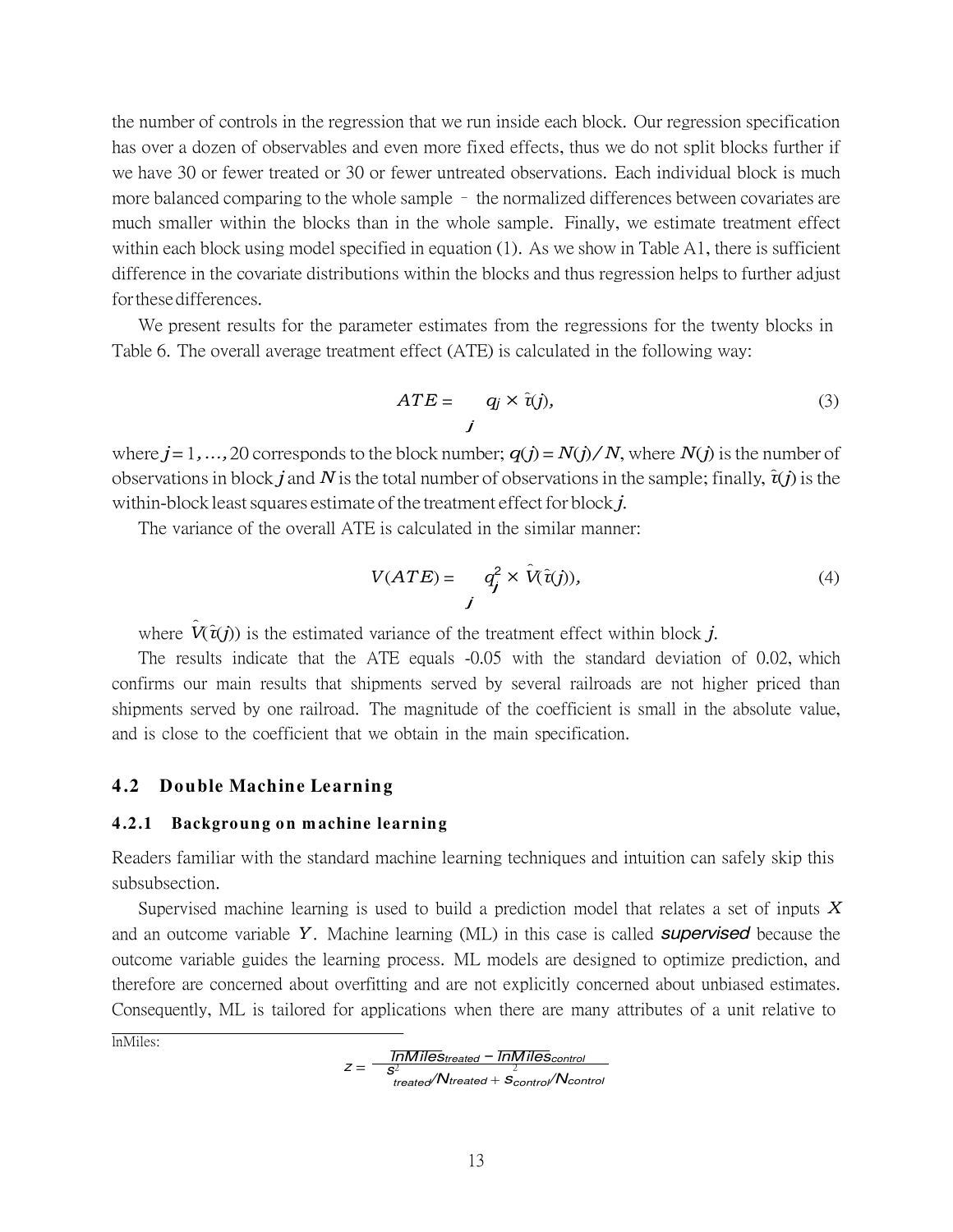| Block          | N                                      | Est.     | S.E. |
|----------------|----------------------------------------|----------|------|
| 1              | 2,069                                  | 0.06     | 0.04 |
| $\overline{c}$ | 1,201                                  | 0.00     | 0.01 |
| 3              | 358                                    | $-0.09$  | 0.03 |
| $\overline{4}$ | 151                                    | 0.05     | 0.04 |
| 5              | 455                                    | 0.01     | 0.02 |
| 6              | 90                                     | 0.01     | 0.01 |
| 7              | 255                                    | 0.00     | 0.02 |
| 8              | 251                                    | $-0.23$  | 0.03 |
| 9              | 58                                     | $-0.14$  | 0.07 |
| 10             | 118                                    | 0.00     | 0.00 |
| 11             | 78                                     | 0.40     | 0.05 |
| 12             | 78                                     | 0.10     | 0.08 |
| 13             | 97                                     | $-0.02$  | 0.11 |
| 14             | 147                                    | $-0.30$  | 0.06 |
| 15             | 120                                    | $-0.09$  | 0.08 |
| 16             | 50                                     | 0.11     | 0.04 |
| 17             | 167                                    | 0.08     | 0.07 |
| 18             | 1,088                                  | $-0.06$  | 0.06 |
| 19             | 838                                    | $-0.40$  | 0.10 |
| 20             | 314                                    | $-0.01$  | 0.02 |
| ATE            |                                        | $-0.05*$ | 0.02 |
| $p < 0.05$ ,   | ***<br>**<br>$p < 0.01$ ,<br>p < 0.001 |          |      |

Table 6: Independent Least Squares Regressions within Blocks

the number of observations and when one wants to allow flexible functional form between the inputs and an output, e.g., when non-linearity might be hard to capture by conventional reduced form

While ML techniques excel at prediction they are not necessarily great for *causal* inference. The focus of ML methods is on prediction and improved prediction is sometimes achieved by using biased estimates (for example, by placing zero coefficients on some covariates to simplify the model). The intuition is explained in Kleinberg et al. (2015) and has to do with *variance-bias tradeoff*. Suppose a training dataset T of *n* data points  $(x_i, y_i)$  is used to pick a function f to predict y using x. Now, consider a mean squared error at a new point *x*0, *MSE*(*x*0):

$$
MSE(x_0) = E_T[f(x_0) - \hat{y}_0]^2
$$
  
= 
$$
E_T[\hat{y}_0 - E_T(\hat{y}_0)]^2 + [E_T(\hat{y}_0) - f(x_0)]^2
$$
  
= 
$$
Var_T(\hat{y}_0) + Bias^2(\hat{y}_0)
$$
 (5)

This *bias-variance decomposition* of the MSE shows that there is a tradeoff between variance and bias of the estimate. More generally, as the model complexity increases, the variance tends to increase and the squared bias tends to decrease.<sup>10</sup>

Ordinary least squares (OLS) estimate is unbiased under some assumptions. However, unbiasedness comes at a cost of higher variance. Gauss-Markov theorem states that the least squares estimate has the smallest variance among all unbiased linear estimates, but there exist biased estimates with smaller variance. For example, setting to zero some of the least squares estimates might

models.

 $10$ See Hastie et al. (2009) pp. 9-42 for more detail.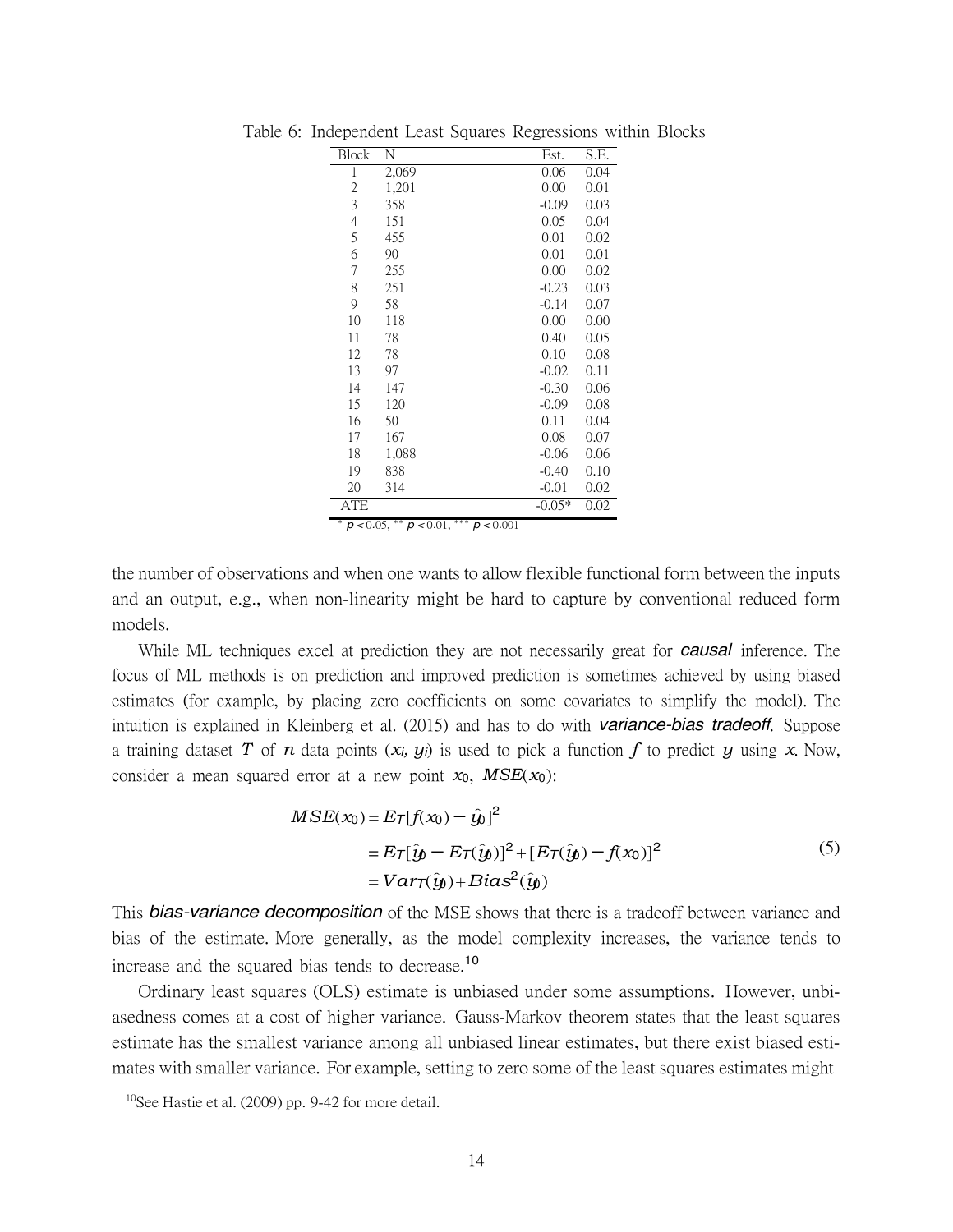result in a small bias and a significant reduction in variance and thus a better prediction. ML methods optimize this balance between bias and variance and therefore while potentially outperforming OLS in prediction, ML estimates are likely biased.

ML methods select a subset of the predictors to produce a model that is interpretable and has possibly lower prediction error than the full model. In particular, ML techniques minimize:

$$
\hat{f}_{ML} = \arg\min_{f} \frac{n}{(y_i - f(x_i))^2 + \lambda R(f)},
$$
\n(6)

where  $R(f)$  is a *regularizer* that penalizes model complexity.  $\lambda \ge 0$  is a complexity parameter that controls the amount of *shrinkage* (i.e., how many coefficients are shrunk toward zero). The larger the  $\lambda$  is the more parsimonious is the model. Regularizer function may take various forms, for example for linear models  $R(f_\beta) = 1\beta1 \frac{d}{d}$  where  $d = 1$  corresponds to the lasso estimator and  $d = 2$ corresponds to the ridge and neural networks estimators (in neural networks *λ* is known as *weight decay*).<sup>11</sup>

Another important technique used in ML to ensure the quality of prediction is *cross-validation*. The data sample is split into training and test sample. First, the model is fitted using the training sample. Then the performance of the obtained model is tested on the test sample. This procedure allows to avoid overfitting and derives the optimal level of model complexity.

The ML method that we use in this estimation is *neural net*. Neural nets have been previously used in economics and finance literature (e.g., White (1988), Swanson and White (1997), Qi (1999)). Neural nets consist of a number of simple neuron-like processing units, organized in layers. Every unit in a layer connected to all the units in a previous layer. These connections are not equal: each connection may have a different strength or *weight*. Data enters at the inputs and passes through the network, layer by layer until it arrives at the output. Layers between the inputs and an output are called *hidden layers* as they are not directly observed (latent). In the network that we use for our analysis there is no feedback between layers, and thus it is called *feed-forward* network. Figure 1 shows a network with several inputs, one output, and one hidden layer.

Neural nets can be seen as a two-stage non-linear regression. The hidden units *Zm* are created from linear combinations of the inputs, and output variable *Yk* is modeled as a function of linear combinations of *Zm*:

$$
Z_m = \sigma(a_{0m} + a'_m X), \quad m = 1, \dots, M,
$$
  

$$
f(X) = \beta_0 + \beta' Z,
$$
 (7)

The activation function  $\sigma(v) = \frac{1}{1+e^{-v}}$  is known as *sigmoid*. The unknown parameters in neural network are called **weights**:  $\theta = \{\{a_{0m}, a_m : m = 1, 2, ..., M\}, \{\beta_0, \beta\}\}\.$  Weights are found from the training data by fitting the model.

We use sum-of-squared errors as a measure of fit:

$$
\frac{11}{|\mathbf{B1}|} = \frac{1}{\sum_{i=1}^{k} |\mathbf{B}_k|, |\mathbf{B1}|^2} = \frac{1}{\sum_{j=1}^{k} |\mathbf{B}_k|, \text{ where } k \text{ is the number of controls in a subset chosen by the ML algorithm.}
$$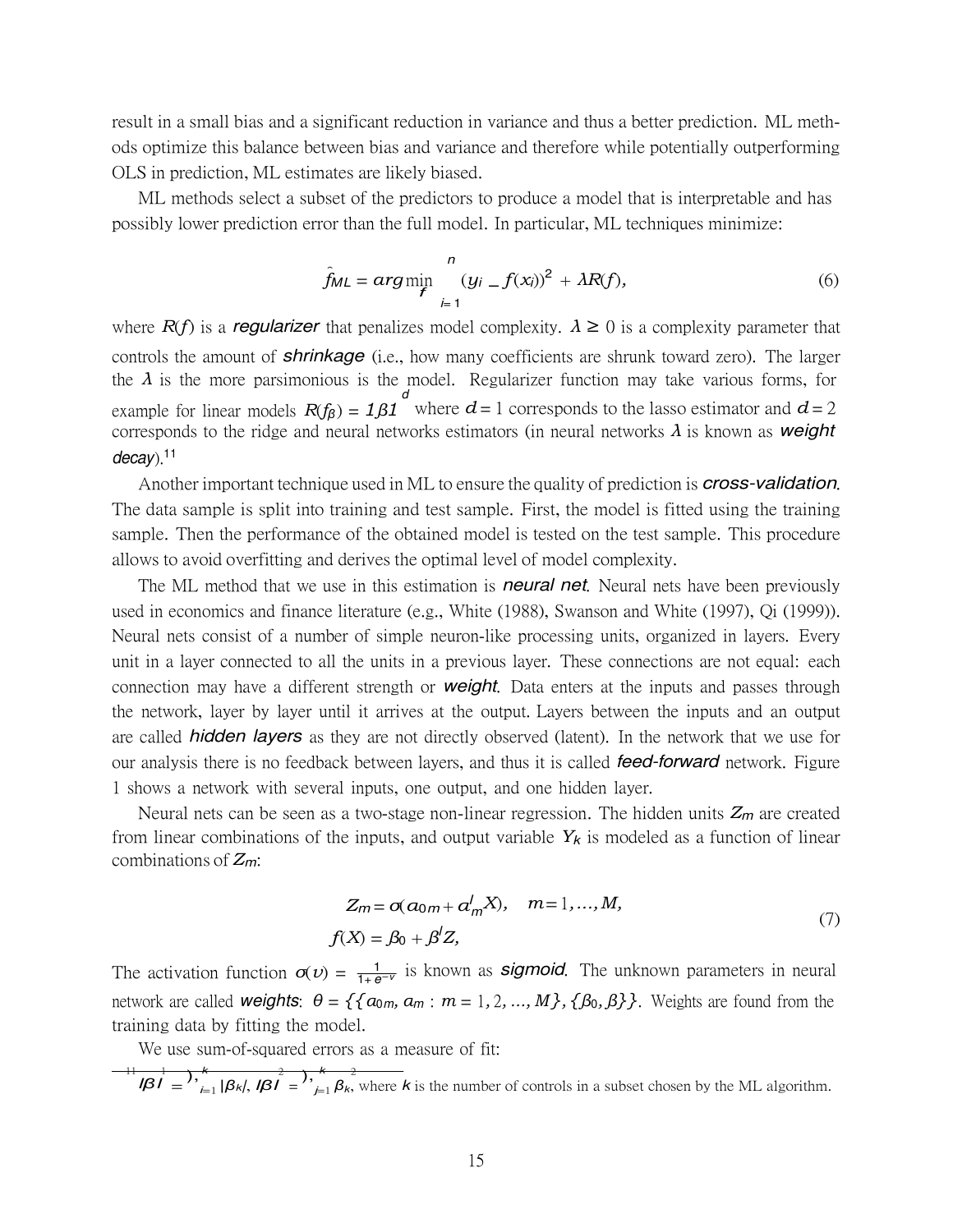

Figure 1: Neural Net with One Hidden Layer

$$
R(\theta) = \frac{N}{\mu + 1} (y_i - f(x_i))^2 + \lambda J(\theta),
$$
\n(8)

where  $J(\theta)$  is a **weight decay** and

$$
J(\theta) = \frac{\beta_m^2 + \alpha_{ml}}{m}
$$
 (9)

The decay parameter penalizes large weights in the neural network and prevents over-fitting. The generic approach is to minimize  $R(\theta) + \lambda J(\theta)$  by gradient descent described in section A in the appendix to this paper.

#### **4 .2.2 Machine learning an d causal infere nce, applicatio n to o ur es tim atio n**

Even though ML estimators cannot be used for causal inference directly, the estimation techniques that combine regression and machine learning methods are able to provide valid estimates of causal effects. Specifically, we implement double machine learning (DML) estimator developed by Chernozhukov et al. (2016). In combination with cross-fitting, the estimator is efficient and approximately unbiased and normal. The estimation proceeds as follows.

First, we model the outcome variable as the following partially linear model:

$$
Y = D\theta_0 + g_0(Z) + U,\tag{10}
$$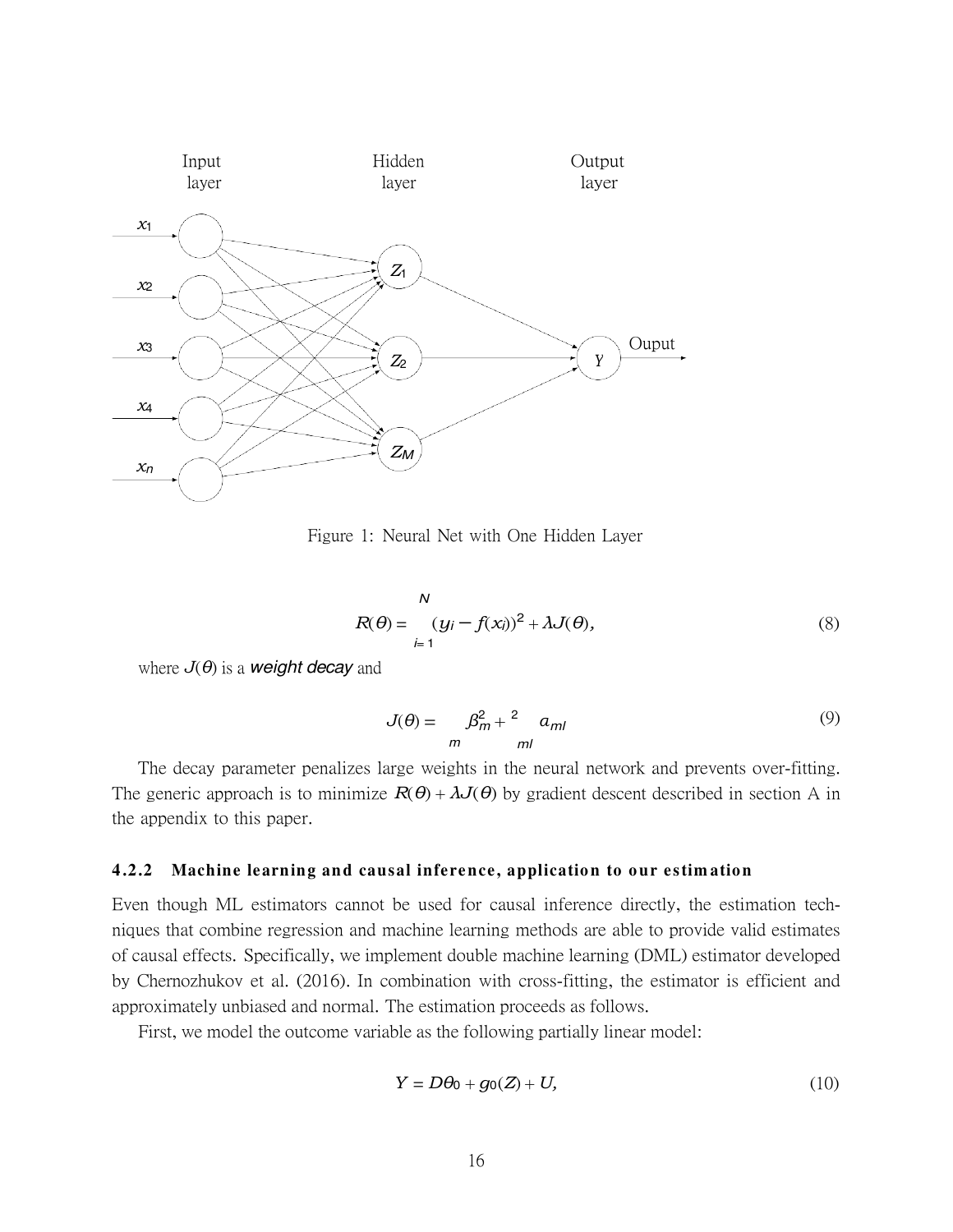$$
D = m_0(Z) + V,\tag{11}
$$

where  $E[U|Z, D] = 0$  and  $E[V|Z] = 0$ . Y is the outcome variable, *D* is the treatment variable, *Z* is a vector of covariates listed in equation (2), and *U* and *V* are disturbances. The first equation is the main equation that we would like to estimate with the parameter of interest  $\theta_0$ . The second equation keeps track of confounding, or dependence of treatment variable on covariates. A set of control variables *Z* impacts outcome variable and treatment variable via the functions *g*0(*Z*) and  $m_0(Z)$  respectively.

DML estimator is obtained by partialing out the effect of *Z* from both *Y* and *D* and estimating the regression model implied by equations  $(10)$  -  $(11)$ :

$$
W = V\theta_0 + U,\tag{12}
$$

where  $V = D - m_0(Z)$  and  $W = Y - l_0(Z)$ , where  $l_0(Z) = E[Y | Z] = m_0(Z) \theta_0 + q_0(Z)$ . We estimate functions *m*0 and *l*0 using neural nets. We chose neural nets because this is one of the machine learning techniques that is most often used by machine learning researchers due to out-of-sample predictive success. In addition, when choosing which machine learning method to use, we were driven by our desire to deal flexibly with any potential nonlinearities and interactions. We believe that neural nets accomplish this objective better than, for example, post-lasso.

First, we split the data into two equal subsamples - the training sample and the test sample. Next, we obtain parameter estimates using neural nets and the training sample and construct estimates of  $\hat{l}_0$  and  $\hat{m}_0$  using obtained parameters and the test sample. Finally, we use these estimates to form  $\hat{W} = Y - \hat{l}_0(Z)$  and  $\hat{V} = D - \hat{m}_0(Z)$  and then obtain "double" ML estimator:

$$
\hat{\mathbf{\Theta}} = \frac{1}{n} \sum_{i=1}^{n} \hat{\mathbf{V}}^{2} \frac{1}{n} \hat{\mathbf{W}}^{n}.
$$
\n(13)

Chernozhukov et al. (2016) prove that this estimator is root- $n$  consistent and approximately Gaussian under a very mild set of conditions.

As Chernozhukov et al. (2017) noted, the specific sample partitioning has no impact on estimation results asymptotically but may be important in finite samples. In other words, when estimating using a finite sample, the value of the estimator depends on a specific split of the sample. Hence, to get asymptotically valid estimates, we repeat estimation procedure *S* times each time partitioning sample in halves. We then report estimates that incorporate information from the distribution of the estimates obtained from the different data partitions. As a result, we report mean estimate based on *S* obtained estimates of the parameter of interest:

$$
\hat{\theta}^{\text{Mean}} = \frac{1}{S} \hat{\theta}_0^s, \tag{14}
$$

where  $\hat{\boldsymbol{\theta}}$  is a point estimate obtained in each of S estimations. Finally, we calculate the standard error of the  $\hat{\pmb{\theta}}^{mean}$  that incorporates additional variation due to different data splits: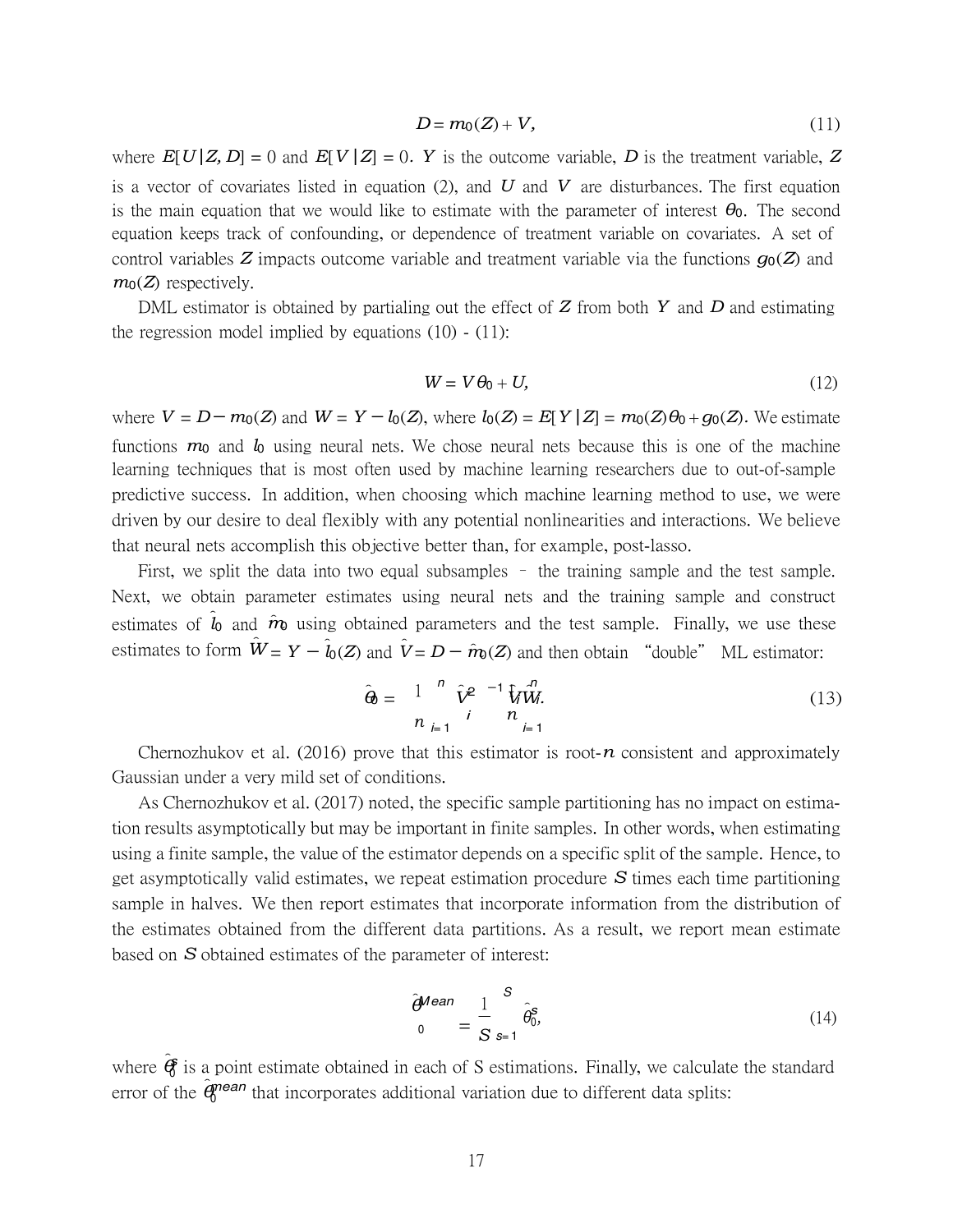$$
\hat{\sigma}^{\text{Mean}} = \frac{1}{\overline{S}} \frac{\overline{s}}{s} \hat{\sigma}^2 + (\hat{\theta} - \hat{\theta}^{\text{Mean}})^2 , \qquad (15)
$$

where *σ*ˆ*s* is obtained using equation (**??**).

We present the results in Table 7. We trim the top and the bottom 5% of the RPTM distribution as before. We implement neural net estimator using a 2-fold cross-fitting (splitting sample in halves) with 10 hidden layers and a decay parameter of 0.01, which prevents over-fitting. We repeat the main procedure 100 times repartitioning data in each replication. The result is again very similar to the result in the the main specification.

Table 7: Effect of either a junction or a rebill on price, double machine learning.

| ATE. | $-()$ .() $6***$                               |
|------|------------------------------------------------|
|      | (0.016)                                        |
| N    | 70,728                                         |
|      | Standard errors in parentheses.                |
|      | * $p < 0.05$ , ** $p < 0.01$ , *** $p < 0.001$ |

# **5 Iden tification robustn e ss check: BNSF m e rger**

On December 31st 1996 two major railroads merged, ATSF and BN, creating the largest railroad in the U.S., BNSF. Although the ATSF and BN were primarily parallel rather than interconnecting railroads – for years they joined the Southern Pacific and Union Pacific as the four major railroads serving the western US – there were some routes on which they connected to provide end-to-end service. Cournot analysis, or the presence of double marginalization, would suggest that if any route went from being served as a connecting route by ATSF and BN to being served by a single company BNSF, the price on that route should decrease. However, so would economies of scale or scope coming from the merger. Following previous academic work suggesting that it takes a couple of years for any economies of scale or scope to materialize, we use years 1995 – 1999 to test the hypothesis of whether price decreased on previously separately-owned routes following the merger.<sup>12</sup>

It turns out that only three coal routes were affected in this way (served by ATSF and BN as connecting carriers before the merger), all originating in Wyoming. As a part of getting the merger approved by the STB, BNSF agreed to give trackage rights to another railroad (UP) for one of the routes. That could of course lead to an immediate price drop due to competition on this route that is now served by both the combined ATSF and, through trackage rights, the UP; thus, we do not use this route. Therefore, we have two routes left.

We use a difference-in-differences specification mirroring our setup in the main analysis. Thus, instead of the treatment variable in the main analysis, we have a variable for affected routes,

<sup>&</sup>lt;sup>12</sup>See Ivaldi and McCullough (2005). See also Berndt, Friedlaender, Chiang, and Vellturo (1993).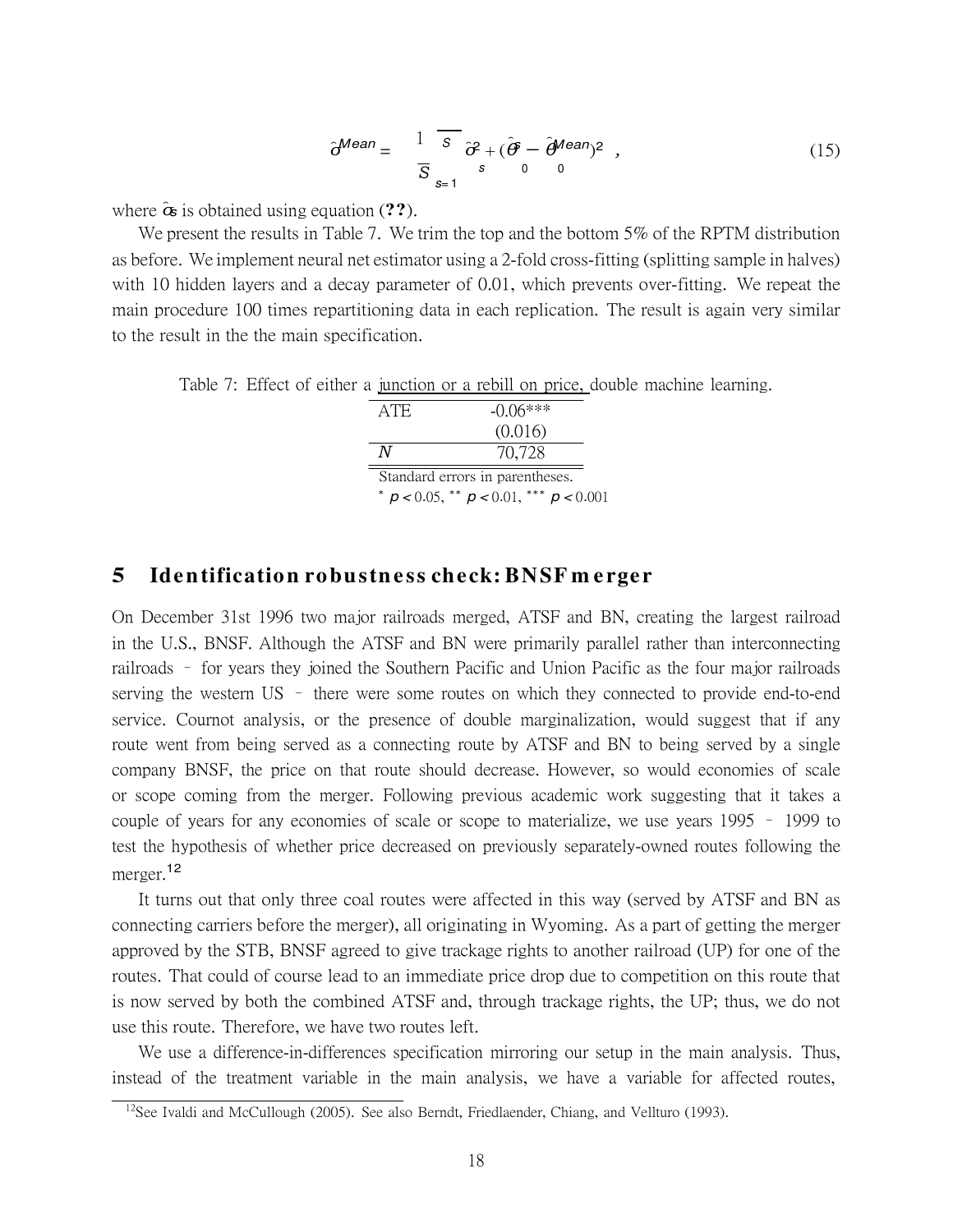another variable for post-merger, and finally yet another variable for the interaction (differencein-differences) term. The coefficient of interest is the interaction term. Thus, our specification is

# *lnRPTM* = *βinterestP ost× AffectedRoutes*+ *βpostP ost*+ *βaffectedAffectedRoutes* + *β×* [*lnMiles*+ *lnTons*+ *lnTonsCar*+ *lnV olTons*+ *DOwn* + *HHIorigin* + *HHIterm* + *DMorigin* + *DMterm* + *lnCosts*+ *CalcRate*] + *FEorigin* + *FEterm* + *FErailroadorigin* + *FErailroadterm* + *FEquarter.*

The variable names and clustering are the same as in the main analysis. In particular, we use the same controls and the same fixed effects.<sup>13</sup>

(16)

We are also not sure when exactly the price change would have occurred post-merger if it indeed occurred. In other words, it might have taken some time for BNSF to synchronize the pricing systems. Thus, we run specification with the first quarter, first two quarters, and first year post-merger thrown out. Our coefficient of interest does not change significantly. The results are in Table 8 and, while noisy, are consistent with the results that we presented earlier.

As with any difference-in-differences analysis, a parallel trend graph helps with convincing ourselves that we have the correct identification strategy. We present the graph below, with the graph not corrected for any controls. We demean the RPTM for affected routes to preserve pricing anonimity.



Figure 2: Pricing trends for affected and unaffected routes, with the merger occurring on Dec 31st 1996.

<sup>13</sup>Note that the term *βpostPost* is unnecessary given the quarter-year fixed effects. We still have it in the regression simply to make the point that we are using the standard difference-in-differences setup. The downside is the large magnitude and no statistical significance on coefficient *βpost*.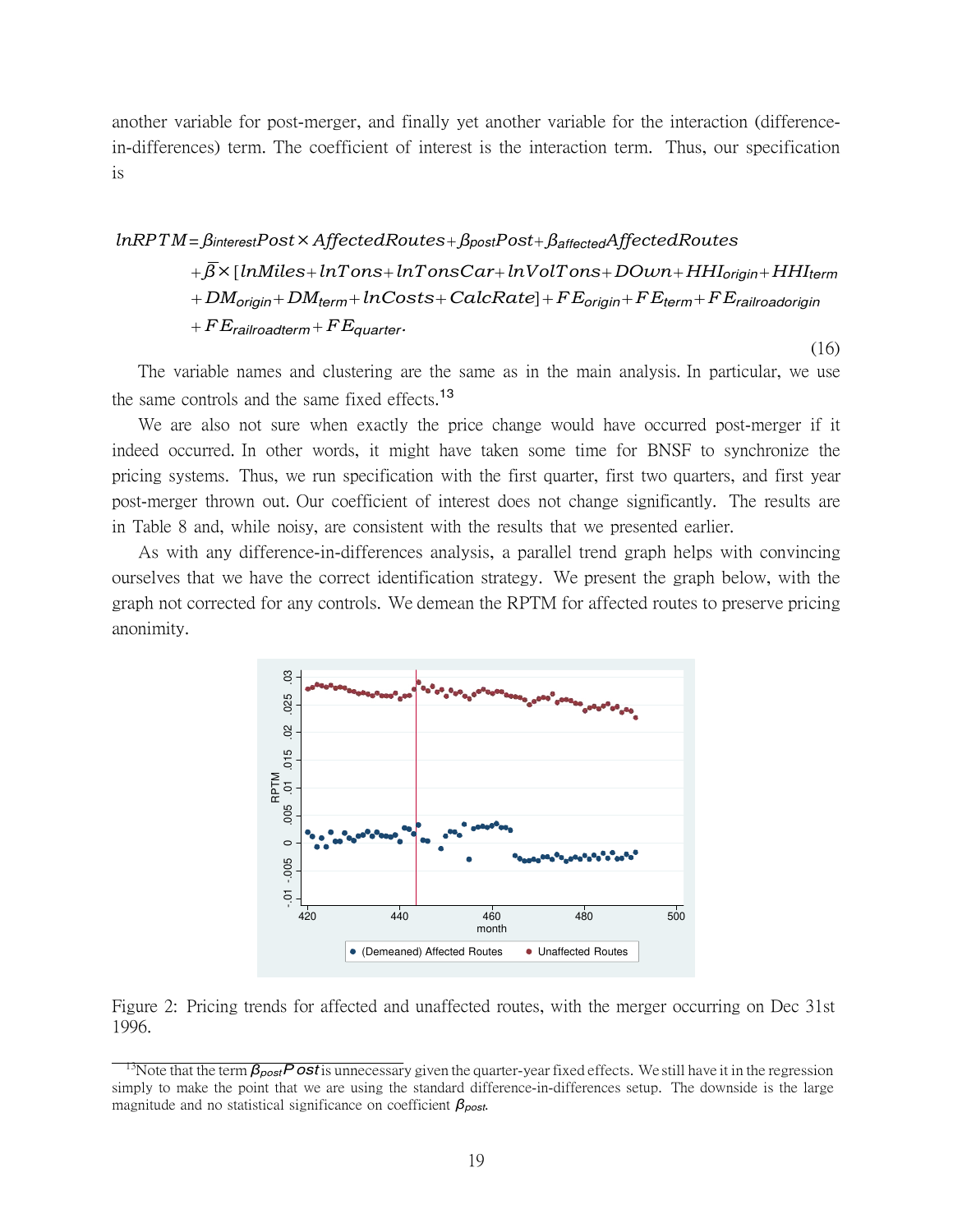| Table 8: Effect of merger on price of affected routes |               |                  |                       |                |  |  |  |
|-------------------------------------------------------|---------------|------------------|-----------------------|----------------|--|--|--|
|                                                       | (1)           | $\overline{(2)}$ | $\overline{(3)}$      | (4)            |  |  |  |
|                                                       | <b>InRPTM</b> | <b>InRPTM</b>    | $ln$ RPTM             | $ln$ RPTM      |  |  |  |
|                                                       |               | (without 1997Q1) | (without 1997Q1 & Q2) | (without 1997) |  |  |  |
| <b>DD</b>                                             | 0.00355       | 0.0125           | 0.0214                | 0.00978        |  |  |  |
|                                                       | (0.0359)      | (0.0397)         | (0.0399)              | (0.0426)       |  |  |  |
|                                                       |               |                  |                       |                |  |  |  |
| post                                                  | $-7605.9$     | $-1972.3$        | 1409.2                | $-242.3$       |  |  |  |
|                                                       | (5118458.0)   | (2691777.1)      | (3536224.9)           | (2711872.8)    |  |  |  |
|                                                       | $-0.239*$     | $-0.257*$        | $-0.568***$           | $-0.595***$    |  |  |  |
| affectedroutes                                        |               |                  |                       |                |  |  |  |
|                                                       | (0.114)       | (0.118)          | (0.0664)              | (0.0695)       |  |  |  |
| <i>lnMiles</i>                                        | $-0.570***$   | $-0.571***$      | $-0.576***$           | $-0.586***$    |  |  |  |
|                                                       | (0.0129)      | (0.0131)         | (0.0134)              | (0.0142)       |  |  |  |
|                                                       |               |                  |                       |                |  |  |  |
| <b>lnTons</b>                                         | 0.00953       | 0.00862          | 0.00542               | $-0.00684$     |  |  |  |
|                                                       | (0.00978)     | (0.0100)         | (0.0104)              | (0.0108)       |  |  |  |
|                                                       |               |                  |                       |                |  |  |  |
| <b>InTonscar</b>                                      | $-0.169***$   | $-0.166***$      | $-0.162***$           | $-0.150***$    |  |  |  |
|                                                       | (0.0194)      | (0.0199)         | (0.0205)              | (0.0222)       |  |  |  |
| lnVol_tons                                            | $-0.0203***$  | $-0.0197***$     | $-0.0191***$          | $-0.0189***$   |  |  |  |
|                                                       | (0.00204)     | (0.00209)        | (0.00210)             | (0.00217)      |  |  |  |
|                                                       |               |                  |                       |                |  |  |  |
| $D_$ own                                              | $-0.0856***$  | $-0.0858***$     | $-0.0851***$          | $-0.0807***$   |  |  |  |
|                                                       | (0.00419)     | (0.00429)        | (0.00441)             | (0.00460)      |  |  |  |
|                                                       |               |                  |                       |                |  |  |  |
| HHI origin                                            | 0.0348        | 0.0334           | 0.0314                | 0.0265         |  |  |  |
|                                                       | (0.0213)      | (0.0224)         | (0.0228)              | (0.0246)       |  |  |  |
|                                                       |               |                  |                       |                |  |  |  |
| HHI_term                                              | $-0.0461*$    | $-0.0487*$       | $-0.0567*$            | $-0.0456$      |  |  |  |
|                                                       | (0.0191)      | (0.0206)         | (0.0221)              | (0.0267)       |  |  |  |
| D monopoly origin                                     | 0.00524       | 0.00339          | 0.00107               | $-0.00943$     |  |  |  |
|                                                       | (0.00555)     | (0.00565)        | (0.00563)             | (0.00544)      |  |  |  |
|                                                       |               |                  |                       |                |  |  |  |
| D_monopoly_term                                       | 0.000639      | 0.00140          | 0.00326               | 0.00430        |  |  |  |
|                                                       | (0.00504)     | (0.00520)        | (0.00534)             | (0.00596)      |  |  |  |
|                                                       |               |                  |                       |                |  |  |  |
| lnVar_costs                                           | $-0.0444***$  | $-0.0429***$     | $-0.0389**$           | $-0.0233$      |  |  |  |
|                                                       | (0.0119)      | (0.0122)         | (0.0125)              | (0.0131)       |  |  |  |
| calc_rate_f                                           | $-0.183***$   | $-0.180***$      | $-0.174***$           | $-0.163***$    |  |  |  |
|                                                       | (0.00566)     | (0.00577)        | (0.00584)             | (0.00595)      |  |  |  |
|                                                       |               |                  |                       |                |  |  |  |
| $\overline{N}$                                        | 191565        | 183418           | 174784                | 157296         |  |  |  |

Table 8: Effect of merger on price of affected routes

Standard errors in parentheses *∗ p <* 0*.*05, *∗∗ p <* 0*.*01, *∗∗∗ p <* 0*.*001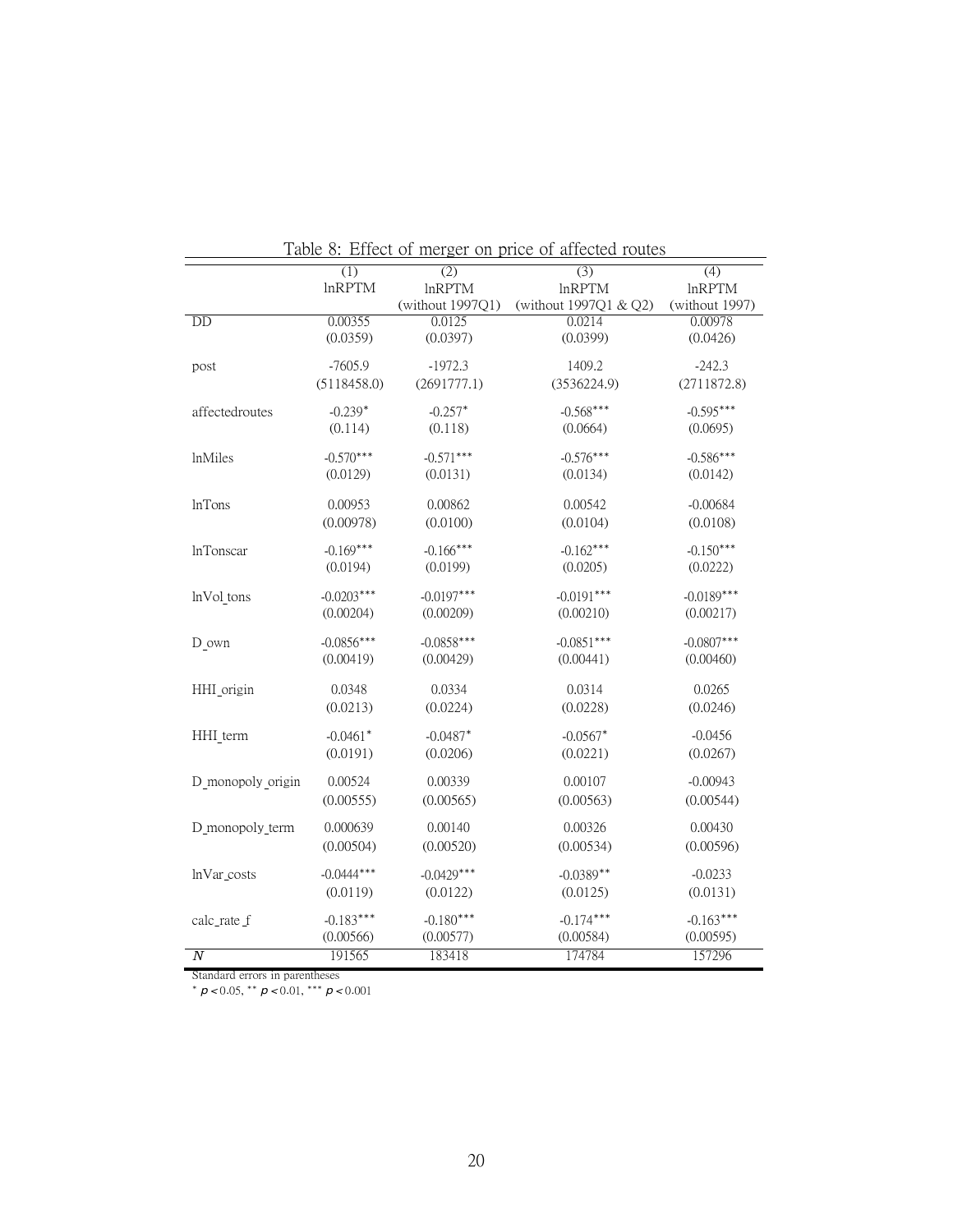### **6 Co n clusio n**

We found that, in the U.S. freight rail, prices for shipping coal are not consistent with a Cournot-like complementary monopoly outcome. Instead, we find evidence consistent with an equilibrium, where complementary monopolists on routes AB and BC do not charge more than a single monopolist would charge if she were to own the whole route AC.

Our results are directly applicable to the U.S. freight railroad market: for example, we show that an end-to-end railroad merger would not be needed to fix a Cournot or double-marginalization-like pricing issue in this market. However, one should be cautious when extrapolating from our results to other settings.

In particular, while railroads and products requiring multiple patents share the potential for a Cournot-like outcome, there are many important differences. First, products like cell phones oftentimes require hundreds of patents, instead of any coal company being able to ship using only two railroads in our setting. It is possible that a much higher number of complementary monopolists results in a Cournot-like outcome. Second, in the intellectual property realm, at least some of the often-discussed issues are around unscrupulous entities that use 'deceptive sales claims and phony legal threats' in order to attempt to collect royalties on invalid patents, effectively threatening a strike suit.<sup>14</sup> This is, of course, not possible for railroads to do. Third, while another concern in the intellectual property realm is that occasionally manufacturers do not even realize that their product impinges on patents, coal companies know for sure that they will have to use railroads to transport coal before they open a coal mine. On the other hand, fourth, while many manufacturers are also patent holders, so that oftentimes patents might be used defensively, freight railroads typically do not mine coal themselves.

We hope that our study inspires further work in this area, and in particular more direct analyses of whether the Cournot hypothesis holds in particular markets. Ideally, economists, legal scholars, and other interested researchers will analyze similar data from the industries and countries where such data is available. Then, upon having multiple such studies, we could make educated hypotheses about more industries and, in particular, the degree to which, if any, the four differences above change our conclusions.

<sup>&</sup>lt;sup>14</sup>See, for example, the FTC's MPHJ settlement, https://www.ftc.gov/news-events/press-releases/2014/11/ftcsettlement-bars-patent-assertion-entity-using-deceptive.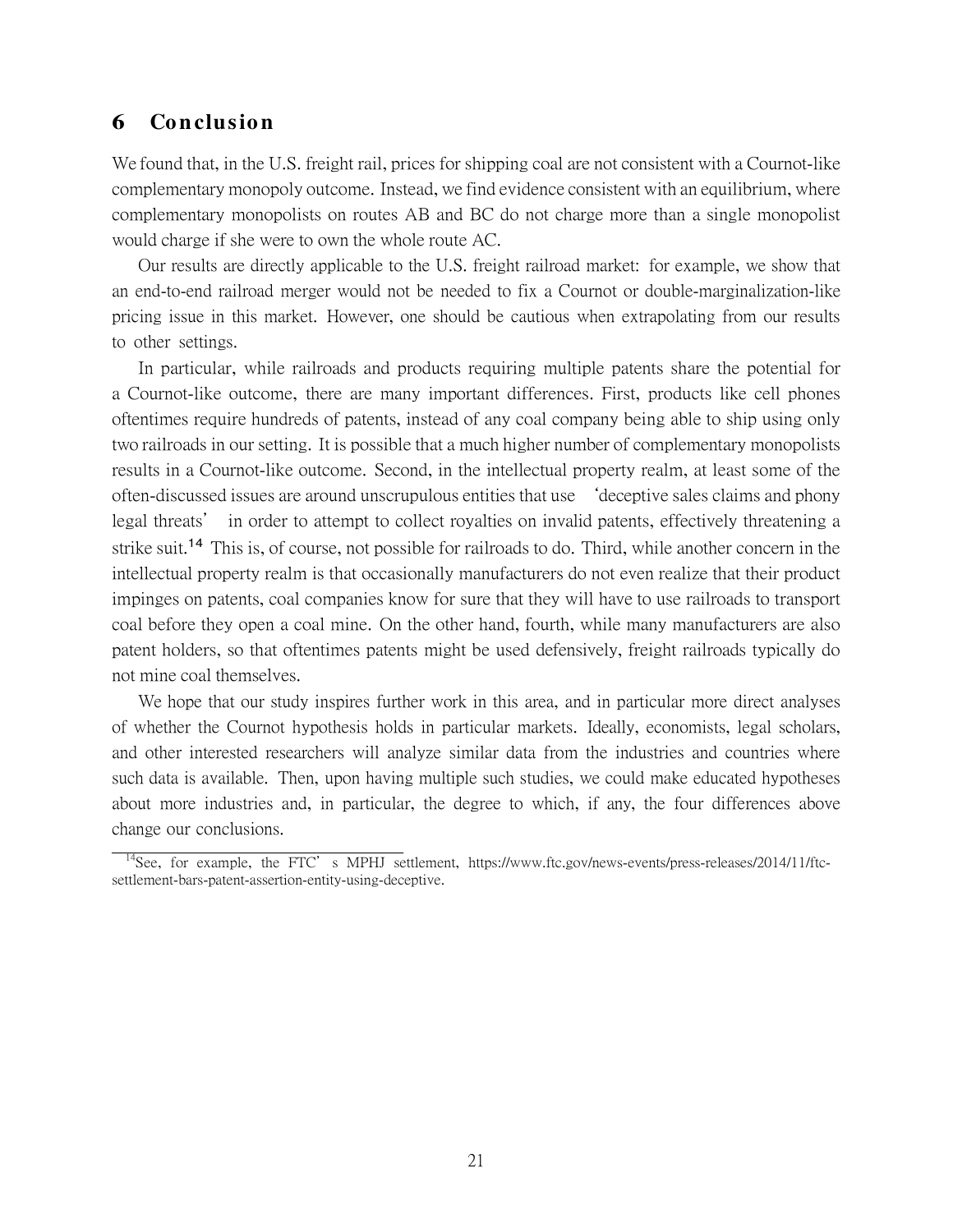## **Re fe ren ce s**

- Simon P Anderson, Simon Loertscher, and Yves Schneider. The abc of complementary products mergers. *Economics Letters*, 106(3):212–215, 2010.
- Association of American Railroads. Railroads and coal. Technical report, 2016.
- Alexandre Belloni and Victor Chernozhukov. Least squares after model selection in highdimensional sparse models. *Bernoulli*, 19(2):521–547, 2013.
- Alexandre Belloni, Victor Chernozhukov, and Christian Hansen. Inference on treatment effects after selection among high-dimensional controls. *The Review of Economic Studies*, 81(2):608– 650, 2014.
- Ernst R Berndt, Ann F Friedlaender, Judy Shaw-Er Wang Chiang, and Christopher A Vellturo. Cost effects of mergers and deregulation in the us rail industry. In *Productivity Issues in Services attheMicro Level*, pages 123–140. Springer, 1993.
- Michele Boldrin and David K Levine. The case against patents. *The journal of economic perspectives*, 27(1):3–22, 2013.
- James M Buchanan and Yong J Yoon. Symmetric tragedies: Commons and anticommons. *JL & Econ.*, 43:1, 2000.
- CD Calsoyas. The mathematical theory of monopoly in 1839: Charles ellet, jr. *Journal of Political Economy*, 58(2):162–170, 1950.
- Ramon Casadesus-Masanell and David B Yovvie. Wintel: Cooperation and conflict. *Management Science*, 53(4):584–598, 2007.
- Ramon Casadesus-Masanell, Barry Nalebuss, and David Yovvie. Competing complements. 2012.
- Victor Chernozhukov, Denis Chetverikov, Mert Demirer, Esther Duflo, Christian Hansen, et al. Double machine learning for treatment and causal parameters. *arXiv preprint arXiv:1608.00060*, 2016.
- Victor Chernozhukov, Denis Chetverikov, Mert Demirer, Esther Duflo, Christian Hansen, and Whitney Newey. Double/debiased/neyman machine learning of treatment effects. *arXiv preprint arXiv:1701.08687*, 2017.
- Benjamin Chiao, Josh Lerner, and Jean Tirole. The rules of standard-setting organizations: an empirical analysis. *The RAND Journal of Economics*, 38(4):905–930, 2007.
- Christensen Associates. An update to the study of competition in the usfreight railroad industry: Final report. christensen associates, inc. a report prepared for the surface transportation board (stb), 2010.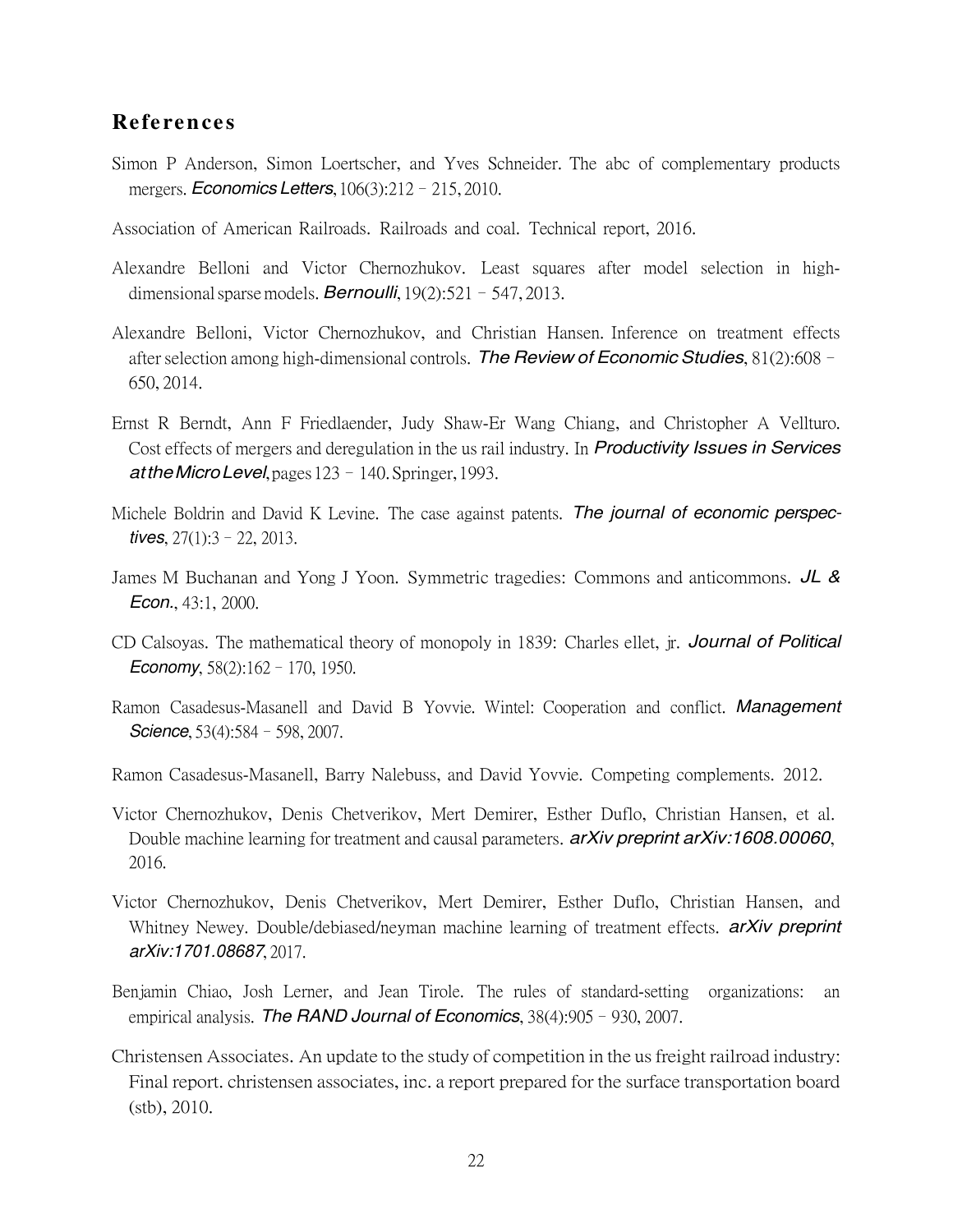Ronald H. Coase. The problem of social cost. *Journal of Law and Economics*, pages 1–44, 1960.

- Iain M Cockburn and Megan J MacGarvie. Patents, thickets and the financing of early-stage firms: Evidence from the software industry. *Journal of Economics & Management Strategy*, 18  $(3):729 - 773, 2009.$
- Lauren Cohen, Umit G Gurun, and Scott Duke Kominers. Patent trolls: Evidence from targeted firms. *Harvard Business School Finance Working Paper*, (15-002), 2015.
- Antoine Augustin Cournot. *Researches into the Mathematical Principles of the Theory of Wealth*. Macmillan Co., 1897.
- Einer Elhauge. Do patent holdup and royalty stacking lead to systematically excessive royalties? *Journal of Competition Law and Economics*, 4(3):535–570, 2008.
- Damien Geradin, Anne Layne-Farrar, and Jorge Padilla. Royalty stacking in high tech industries: separating myth from reality. 2007.
- Stuart Graham and Saurabh Vishnubhakat. Of smart phone wars and software patents. *The Journal of Economic Perspectives*, 27(1):67–85, 2013.
- Kirti Gupta. Technology standards and competition in the mobile wireless industry. *Geo. Mason L. Rev.*, 22:865, 2014.
- Andrei Hagiu and David B Yovvie. The new patent intermediaries: platforms, defensive aggregators, and super-aggregators. *The Journal of Economic Perspectives*, 27(1):45–65, 2013.
- Trevor Hastie, Robert Tibshirani, and Jerome Friedman. The elements of statistical learning, 2009.
- Deepak Hegde and Hong Luo. Patent publication and the market for ideas. *Management Science*, 2017.
- Michael A Heller. The tragedy of the anticommons: property in the transition from marx to markets. *Harvard law review*, pages 621–688, 1998.
- Michael A Heller and Rebecca S Eisenberg. Can patents deter innovation? the anticommons in biomedical research. *Science*, 280(5364):698–701, 1998.
- Guido W Imbens and Donald B Rubin. *Causal inference in statistics, social, and biomedical sciences*. Cambridge University Press, 2015.
- Marc Ivaldi and Gerard J McCullough. Welfare trade-offs in us rail mergers. 2005.
- B Zorina Khan and Kenneth L Sokolov. History lessons: the early development of intellectual property institutions in the united states. *The Journal of Economic Perspectives*, 15(3):233 - 246, 2001.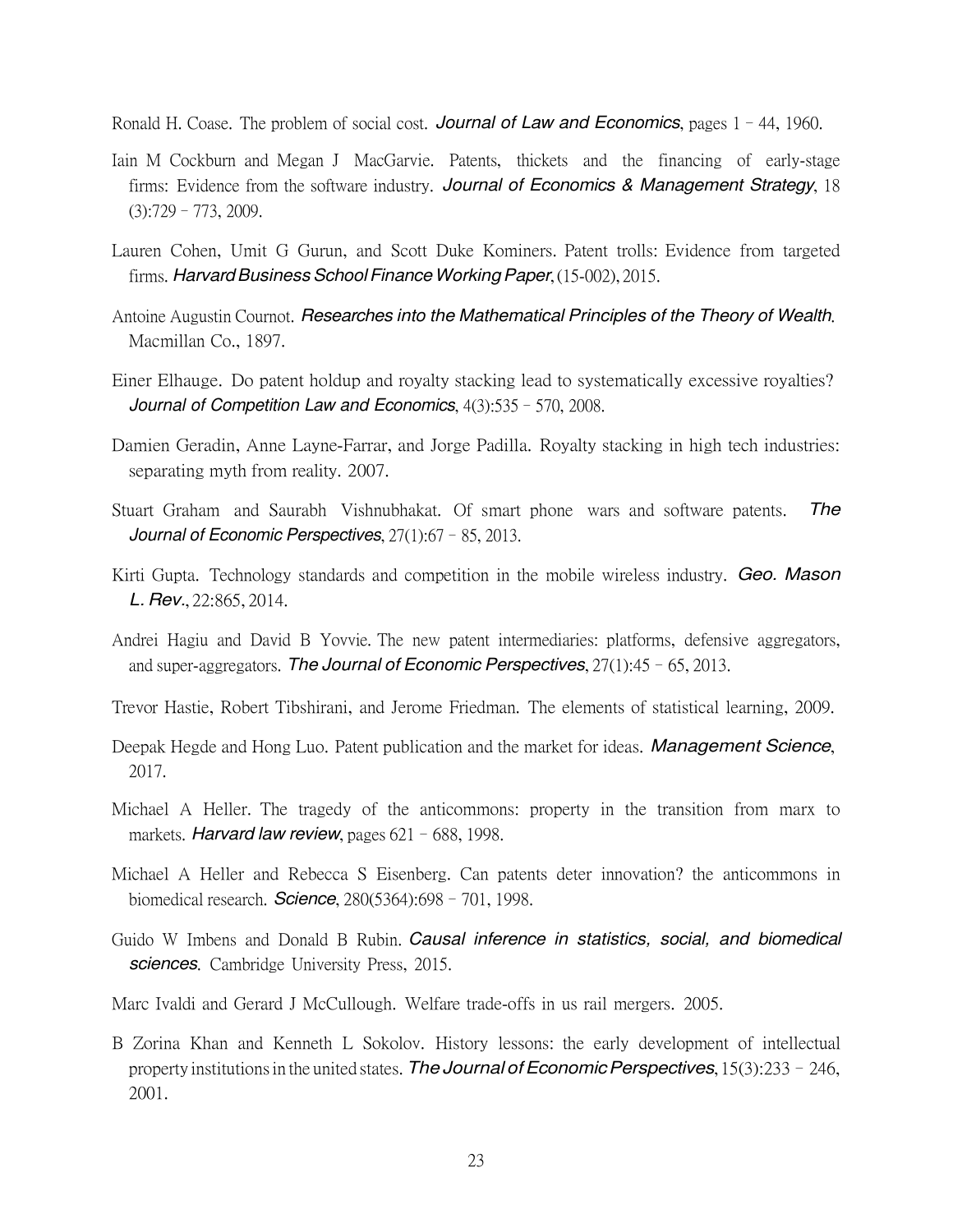- Stephen Kiebzak, Greg Rafert, and Catherine E Tucker. The effect of patent litigation and patent assertion entities on entrepreneurial activity. *ResearchPolicy*, 45(1):218–231, 2016.
- Jon Kleinberg, Jens Ludwig, Sendhil Mullainathan, and Ziad Obermeyer. Prediction policy problems. *The Americaneconomic review*, 105(5):491–495, 2015.
- Ryan Lampe and Petra Moser. Do patent pools encourage innovation? evidence from the nineteenth-century sewing machine industry. *The Journal of Economic History*, 70(04):898–920, 2010.
- Ryan Lampe and Petra Moser. Patent pools and innovation in substitute technologiesevidence from the 19th-century sewing machine industry. *The RAND Journal of Economics*, 44(4):757– 778, 2013.
- Anne Layne-Farrar, A Jorge Padilla, and Richard Schmalensee. Pricing patents for licensing in standard-setting organizations: Making sense of frand commitments. *Antitrust Law Journal*, 74  $(3):671-706, 2007.$
- Mark A Lemley. Are universities patent trolls. *Fordham Intell. Prop. Media & Ent. LJ*, 18:611, 2007.
- Mark A Lemley and Carl Shapiro. Patent holdup and royalty stacking. *Tex. L. Rev.*, 85:1991, 2006.
- Mark A Lemley and Carl Shapiro. Asimple approach to setting reasonable royalties for standardessential patents. *BERKELEY TECHNOLOGY LAW JOURNAL*, 28:1135, 2013.
- Josh Lerner and Jean Tirole. Standard-essential patents. *Journal of Political Economy*, 123(3), 2015.
- Gaston Llanes and Stefano Trento. Patent policy, patent pools, and the accumulation of claims in sequential innovation. *Economic Theory*, 50(3):703–725, 2012.
- James M Mac Donald. Railroad deregulation, innovation, and competition: Effects of the staggers act on grain transportation. *Journal of Law and Economics*, pages 63–95, 1989.
- Gerard J McCullough and Louis S Thompson. A further look at the staggers rail act: Mining the available data. *ResearchinTransportationBusiness & Management*, 6:3–10, 2013.
- Serge Moresi and Steven C Salop. vguppi: Scoring unilateral pricing incentives in vertical mergers. *Antitrust Law Journal*, 79(1):185, 2013.
- Fiona Murray and Scott Stern. Do formal intellectual property rights hinder the free flow of scientific knowledge?: An empirical test of the anti-commons hypothesis. *Journal of Economic Behavior & Organization*, 63(4):648–687, 2007.
- Walter Y Oi. A disneyland dilemma: Two-part tariffs for a mickey mouse monopoly. *The Quarterly JournalofEconomics*, pages 77–96, 1971.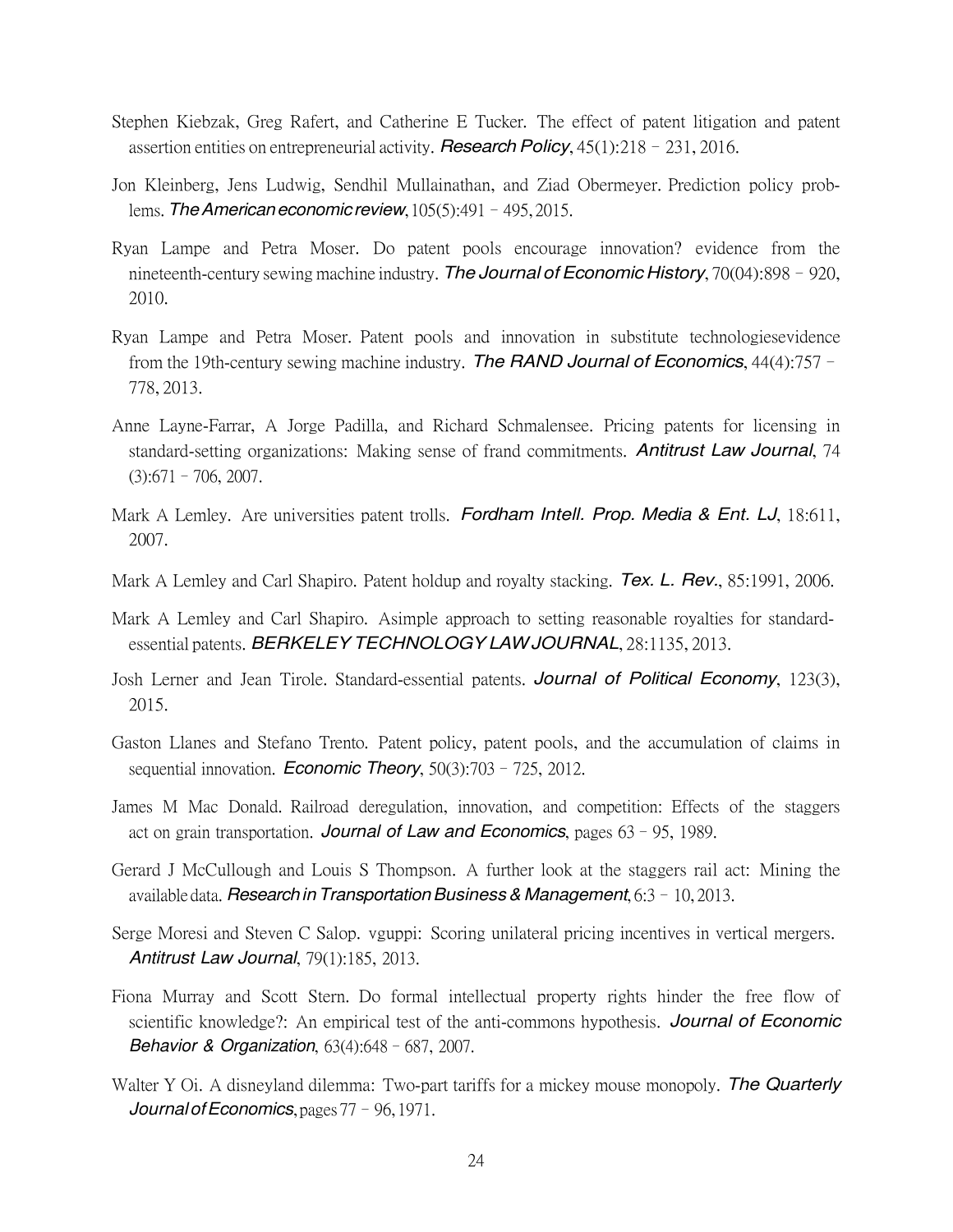- Richard A Posner. The chicago school of antitrust analysis. *University of Pennsylvania Law Review*, 127(4):925–948, 1979.
- Min Qi. Nonlinear predictability of stock returns using inancial and economic variables. *Journal of Business & Economic Statistics*, 17(4):419–429, 1999.
- Patrick Rey and David Salant. Abuse of dominance and licensing of intellectual property. *International Journal ofIndustrial Organization*, 30(6):518–527, 2012.
- Carl Shapiro. Navigating the patent thicket: Cross licenses, patent pools, and standard setting. In *Innovation Policy and the Economy, Volume 1*, pages 119–150. MIT press, 2001.
- J Gregory Sidak. Holdup, royalty stacking, and the presumption of injunctive relief for patent infringement: A reply to lemley and shapiro. *Minnesota Law Review*, 92(3):714–748, 2008.
- Hugo Sonnenschein. The dual of duopoly is complementary monopoly: or, two of cournot's theories are one. *The Journal of Political Economy*, pages 316–318, 1968.
- Joseph J Spengler. Vertical integration and antitrust policy. *The Journal of Political Economy*, pages 347–352, 1950.
- Daniel F Spulber. How do competitive pressures affect incentives to innovate when there is a market for inventions? *Journal of Political Economy*, 121(6):1007–1054, 2013.
- Daniel F Spulber. Patent licensing and bargaining with innovative complements and substitutes. *Research in Economics*, 2016.
- Norman R Swanson and Halbert White. A model selection approach to real-time macroeconomic forecasting using linearmodels and artificial neural networks.*ReviewofEconomicsandStatistics*, 79(4):540–550, 1997.
- Jean Tirole et al. Market failures and public policy. *American Economic Review*, 105(6):1665–82, 2015.
- Sofia Berto Villas-Boas. Vertical relationships between manufacturers and retailers: Inference with limited data. *The Review of Economic Studies*, 74(2):625–652, 2007.
- Halbert White. Economic prediction using neural networks: The case of ibm daily stock returns. 1988.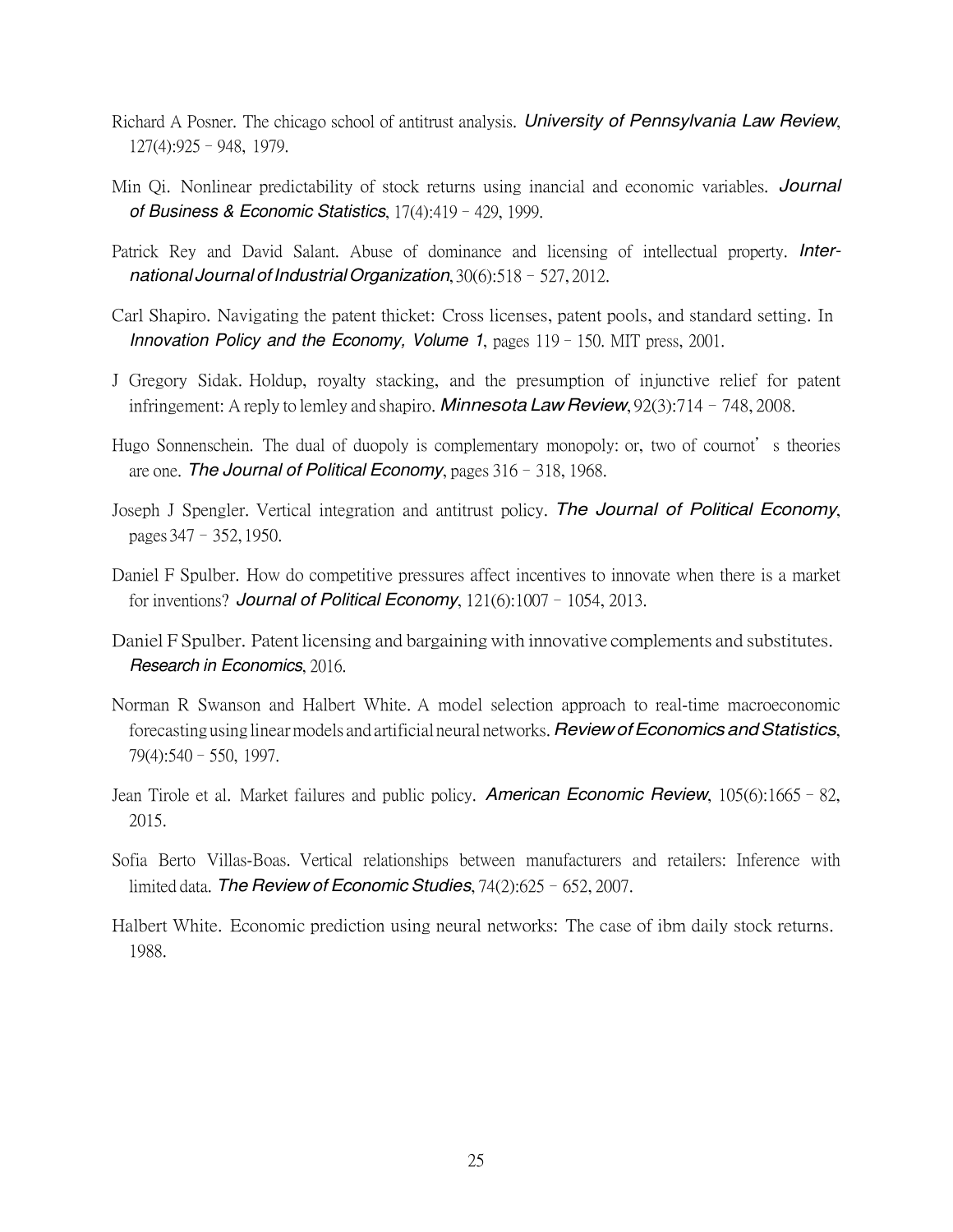# **A** Fitting of Neural Networks

To find the set of weights *θ* that yield the best prediction in the neural network we minimize the sum of sum-of-squared errors *R*(*θ*) and *weight decay J*(*θ*) 15

$$
R(\theta) + \lambda J(\theta) = \frac{(y_i - f(x_i))^2 + \lambda J(\theta)}{M} = \frac{M}{(y_i - f(x_i))^2 + \lambda (\frac{M}{\beta^2 m} + \frac{M}{m-1} \frac{M}{m-1})}
$$
(17)

Conventionally this function is minimized by gradient descent. Given a function defined by a set of parameters, gradient descent starts with an initial set of parameter values and iteratively moves toward a set of parameter values that minimize the function. This iterative minimization is achieved by taking steps in the negative direction of the function gradient. In this case, the gradient is easily derived using the chain rule:

$$
\frac{\partial R_i}{\partial \beta_m} = -2(y_i - f(x_i))z_{mi} + 2\lambda \beta_m, \n\frac{\partial R_i}{\partial a_{ml}} = -2(y_i - f(x_i))\beta_m \sigma'(a_{mi}x_i)x_{il} + 2\lambda a_{ml}.
$$
\n(18)

Given these derivatives, the gradient descent update at the  $(r+1)$ st iteration has the form

$$
\begin{aligned}\n\beta_{m}^{(r+1)} &= \beta_{m}^{(r)} - \gamma_{r} \frac{\partial R_{i}}{\partial \beta_{m}^{(r)}}, \\
a_{m1}^{(r+1)} &= a_{m1}^{(r)} - \gamma_{r} \frac{\partial R_{i}}{\partial a_{m1}^{(r)}},\n\end{aligned} \tag{19}
$$

where *γ* is called a *learning rate*.

Now, equation (18) can be rewritten as

$$
\frac{\partial R_i}{\partial \beta_m} = \delta i z_{mi},
$$
\n
$$
\frac{\partial R_i}{\partial a_{ml}} = s_{mi} x_{il},
$$
\n(20)

The quantities *δi* and *smi* are called "errors" from the current model at the output and hidden layers, respectively. From equations (18) and (20)

$$
sm = o^l(a_{m}^T x_i) \beta_m \delta_i, \tag{21}
$$

which is known as a *back-propagation equations*. Then the gradient in (19) is updated using a twopass algorithm. First, in the *forward pass*, the current weights are fixed and the predicted values

 $15$ This algorithm is thoroughly described in Hastie et al. (2009), pp. 395-396.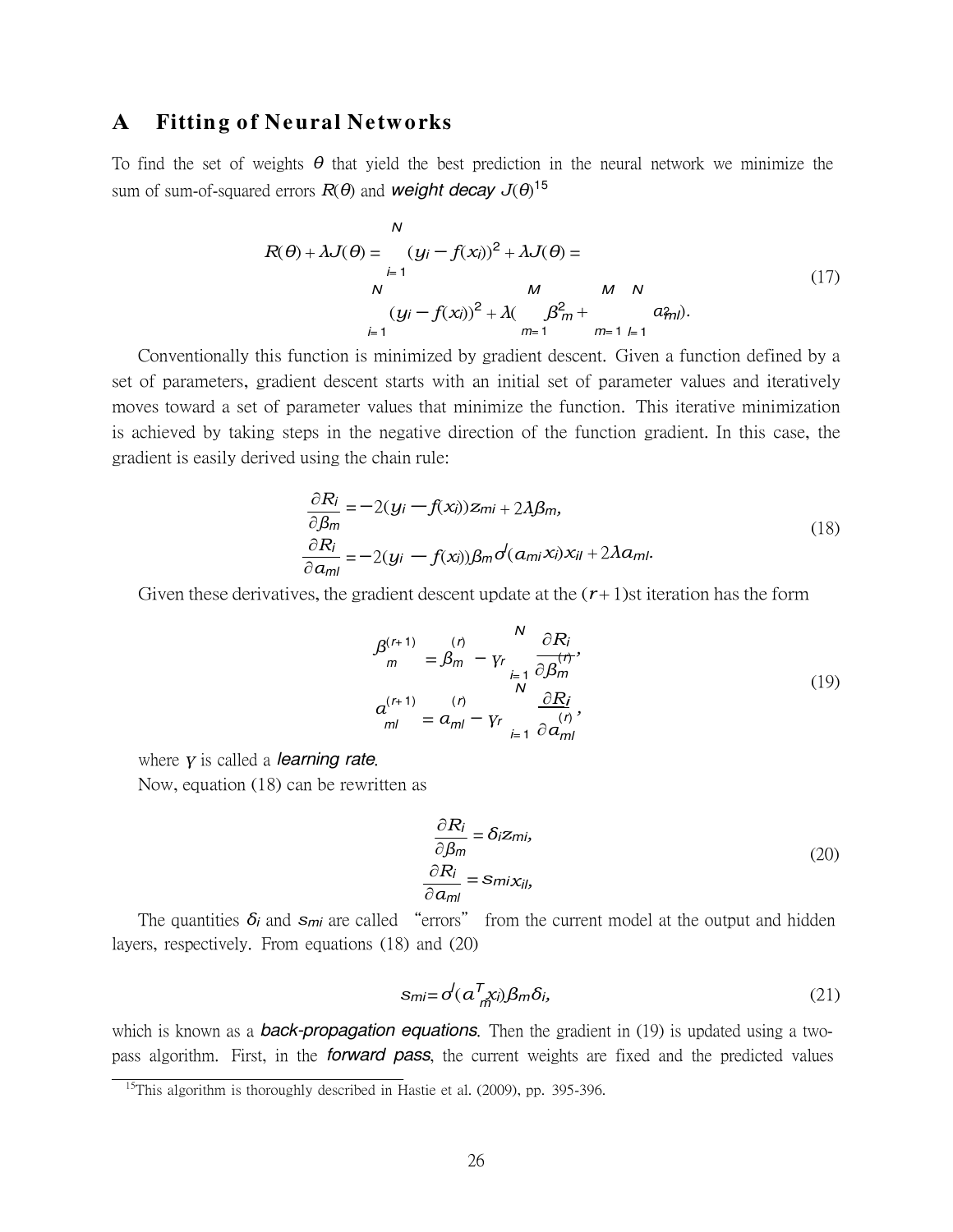$\hat{f}(x_i)$  are computed using equation (7). Next in the **backward pass**, the errors  $\delta_i$  are computed, and then back-propagated via (21) to obtain the errors *smi*. Finally, *δi* and *smi* are used to update the gradient in (19).

There are certain guidelines that are recommended to successfully use neural networks. First, the starting values are chosen to be random values near zero. Second, it is recommended to use weight decay to avoid overfitting. It might be useful to scale inputs to have zero mean and standard deviation one – it ensures that inputs are treated equally in the regularization process and gives a higher quality prediction. Finally, it is better to have many hidden layers than too few to allow for model flexibility. Usually the number of hidden layers varies from 5 to 100. Hastie, Tibshirani, and Friedman (2009) provide a discussion of these guidelines. Finally, we use the *R* package *nnet* to train our neural network.

# **B Additio n al Tables**